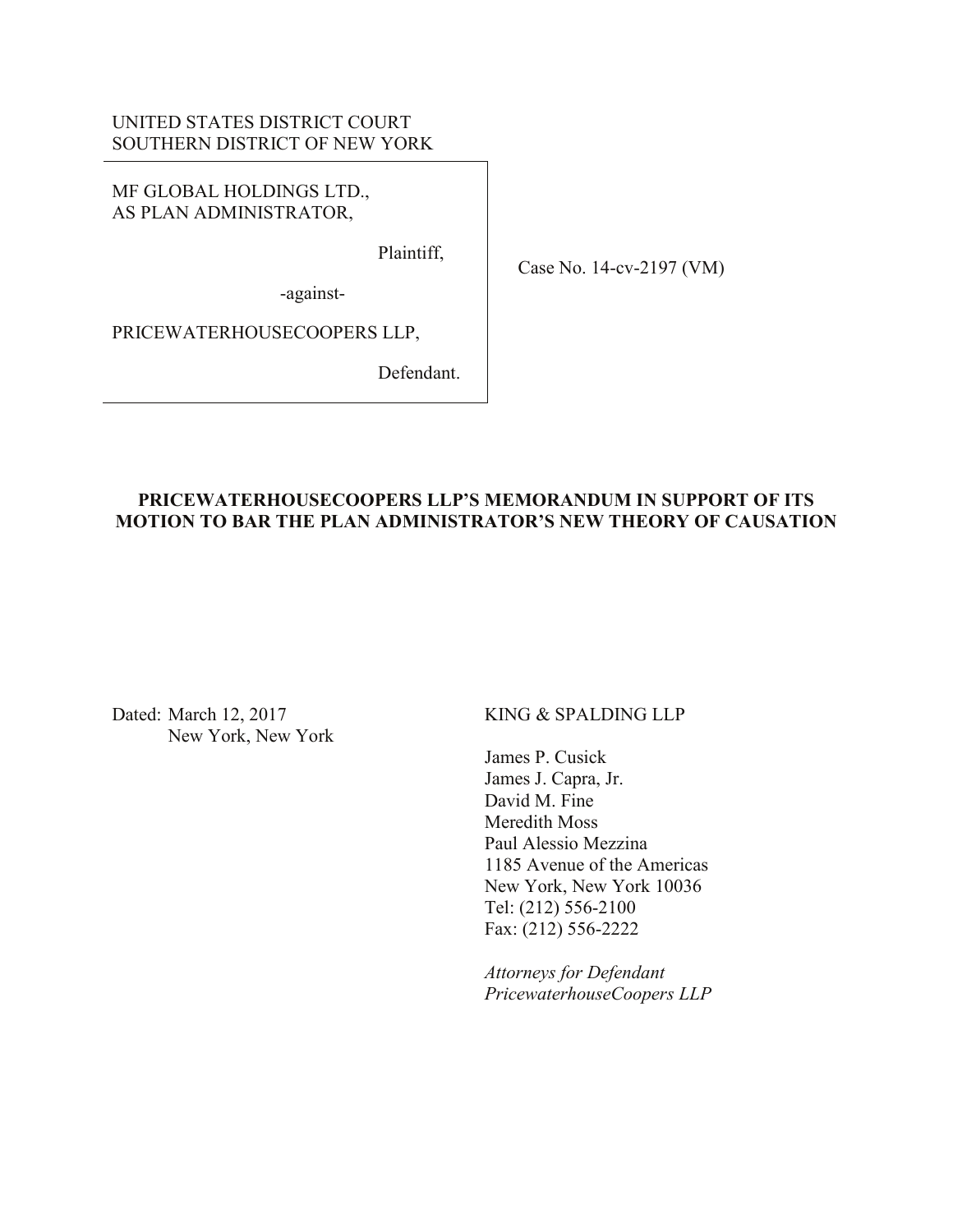# **TABLE OF CONTENTS**

|  | A. The Plan Administrator's Disclosed Causation Theory: Sale Accounting<br>Encouraged MF Global To Invest Too Heavily in Euro RTMs, Which In Turn |  |
|--|---------------------------------------------------------------------------------------------------------------------------------------------------|--|
|  | B. The Plan Administrator's New Causation Theory: "Confusion," "Surprise," "Loss                                                                  |  |
|  | II. The Court Should Bar The Plan Administrator's New Causation Theory. 13                                                                        |  |
|  |                                                                                                                                                   |  |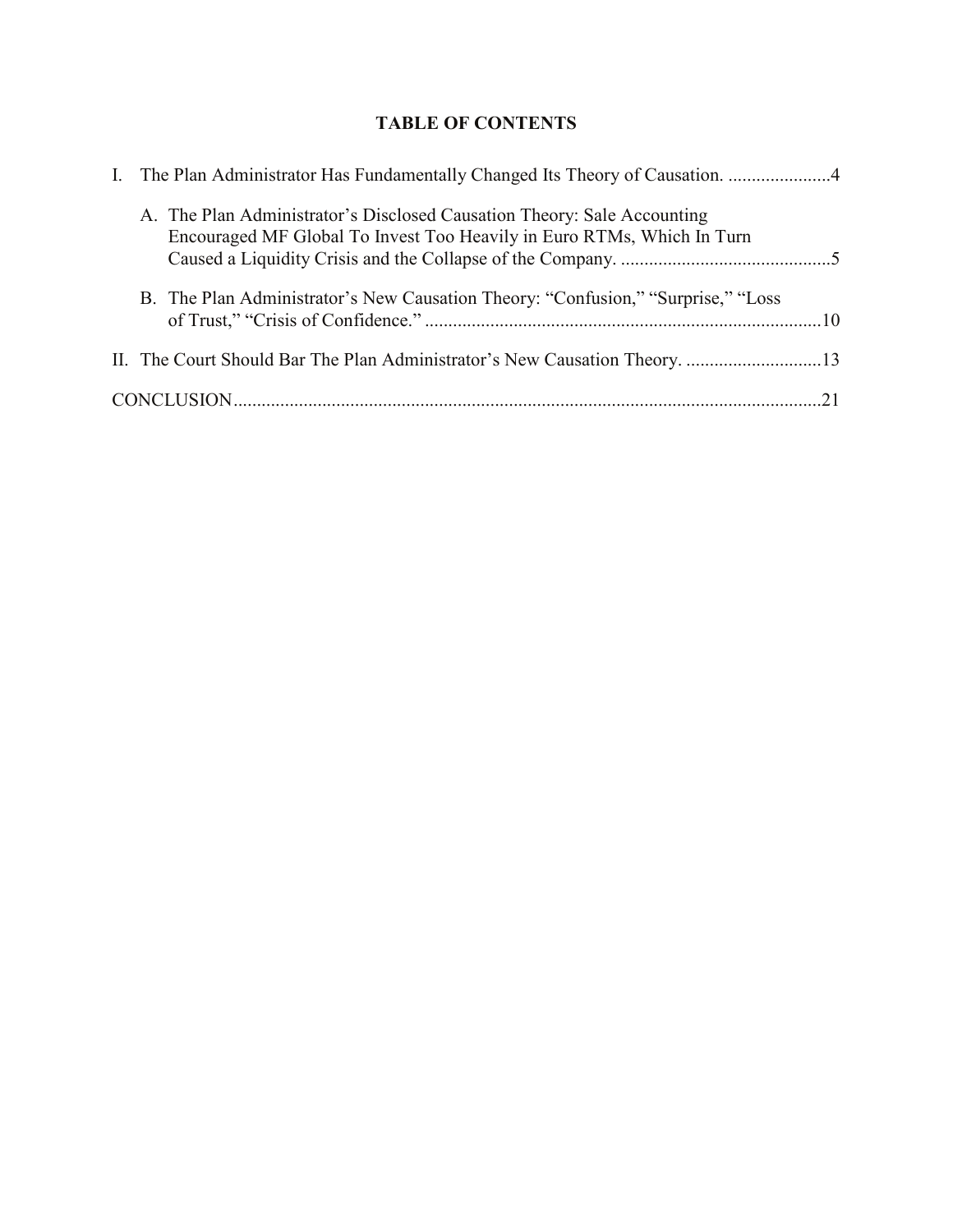# **TABLE OF AUTHORITIES**

| I |
|---|
|---|

| Adelphia Recovery Tr. v. Goldman, Sachs & Co.,                       |  |
|----------------------------------------------------------------------|--|
| Aldridge v. Forest River Inc.,                                       |  |
| Am. Stock Exch., LLC v. Mopex, Inc.,                                 |  |
| Bellefonte Re Ins. Co. v. Argonaut Ins. Co.,                         |  |
| Clark v. Penn. R. Co.,                                               |  |
| Commerce Funding Corp. v. Comprehensive Habilitation Services, Inc., |  |
| Design Strategies, Inc. v. Davis,                                    |  |
| ESPN, Inc. v. Office of Comm'r of Baseball,                          |  |
| Genereux v. Raytheon Co.,                                            |  |
| Ginns v. Towle,                                                      |  |
| Intellivision v. Microsoft Corp.,                                    |  |
| Jasper v. Sony Music Entm't, Inc.,                                   |  |
| Katt v. City of N.Y.,                                                |  |
| Licciardi v. TIG Ins. Grp.,                                          |  |
| Matei v. Cessna Aircraft Co.,                                        |  |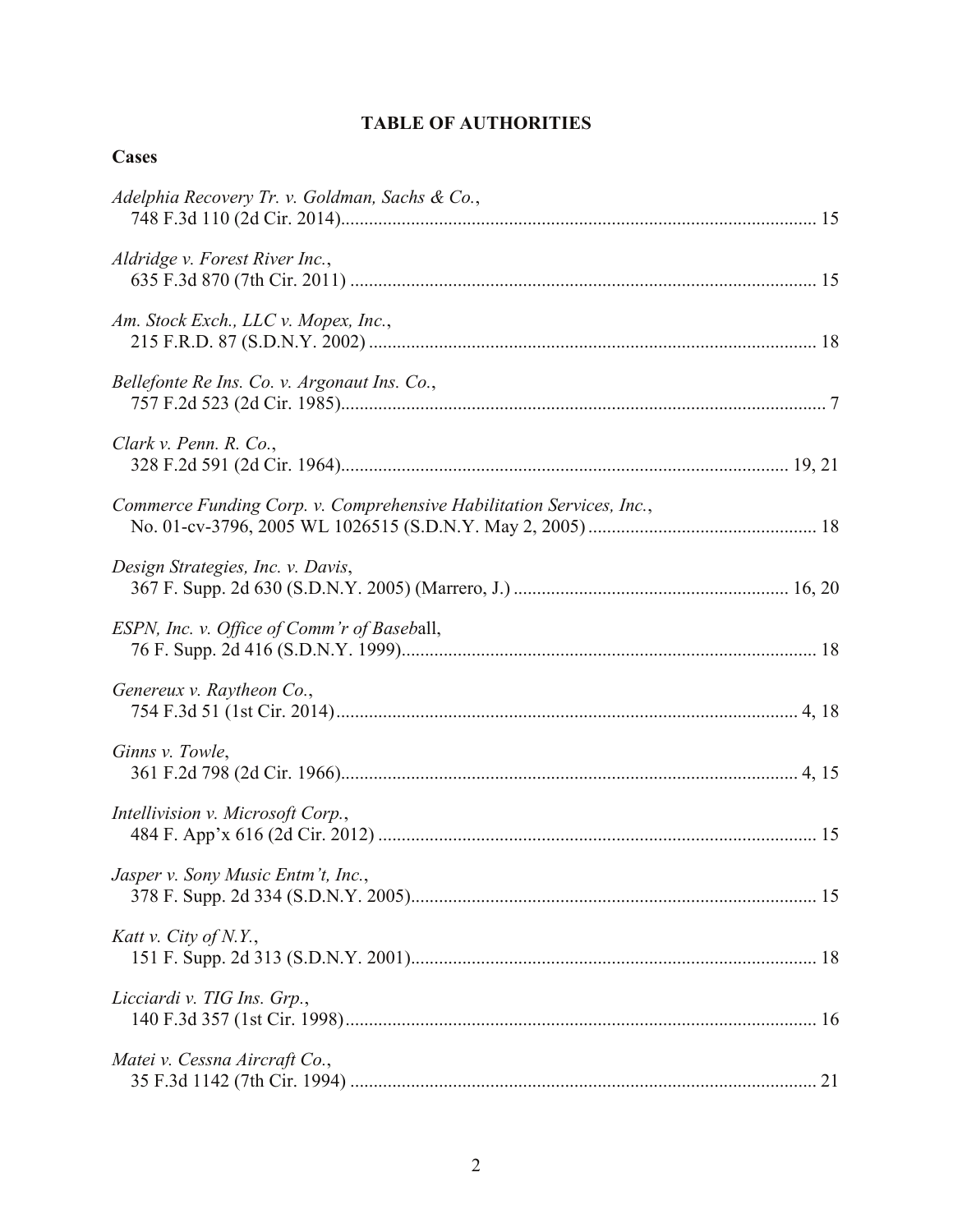| B. McLannahan,<br>PwC accuses Corzine over MF Global run,                            |  |
|--------------------------------------------------------------------------------------|--|
| <b>Other Authorities</b>                                                             |  |
|                                                                                      |  |
|                                                                                      |  |
|                                                                                      |  |
|                                                                                      |  |
| <b>Rules</b>                                                                         |  |
| Zurich Am. Ins. Co. v. ABM Indus., Inc.,                                             |  |
| Webb v. Robert Lewis Rosen Assocs., Ltd.,                                            |  |
| Roberts v. Ground Handling, Inc.,                                                    |  |
| Potthast v. Metro-N. R. Co.,                                                         |  |
| Point Prods. A.G. v. Sony Music Entm't, Inc.,                                        |  |
| Official Comm. of Unsecured Creditors of Color Tile, Inc. v. Coopers & Lybrand, LLP, |  |
| New Hampshire v. Maine,                                                              |  |
| Napolitano v. Compania Sud Americana de Vapores,                                     |  |
| MF Glob. Holdings Ltd. v. PricewaterhouseCoopers LLP,                                |  |
| MF Glob. Holdings Ltd. v. PricewaterhouseCoopers LLP,                                |  |
| MF Glob. Holdings Ltd. v. PricewaterhouseCoopers LLP,                                |  |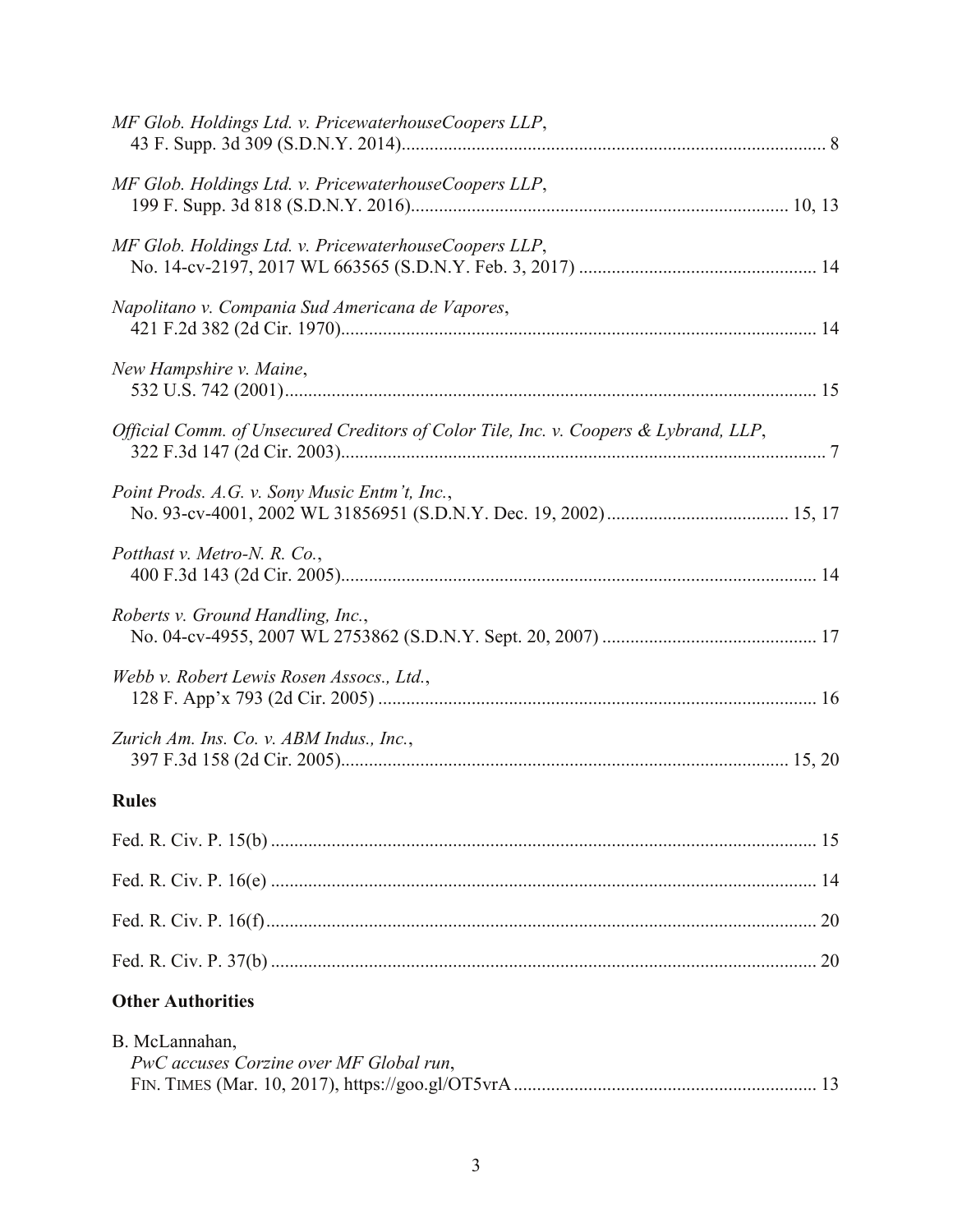### **MEMORANDUM IN SUPPORT OF MOTION TO BAR THE PLAN ADMINISTRATOR'S NEW THEORY OF CAUSATION**

"The basic purpose of the federal rules" is "to eliminate trial by ambush, sometimes called the sporting theory of justice." *Ginns v. Towle*, 361 F.2d 798, 801 (2d Cir. 1966). To that end, the admonition against "changing horses in midstream . . . applies in litigation as well as in life. Thus, when a litigant commits to a theory of the case and sticks to that theory past the point of no return, he cannot thereafter switch to a different theory simply because it seems more attractive at the time." *Genereux v. Raytheon Co.*, 754 F.3d 51, 53 (1st Cir. 2014). The Plan Administrator has violated that admonition by raising, for the first time at trial, a new theory of causation that was not disclosed in, and is contrary to, the allegations in its complaint, the arguments it used to avoid dismissal and summary judgment, the expert reports it produced during discovery, and the disclosures in its pretrial memorandum.

PricewaterhouseCoopers LLP submits this memorandum in support of its motion to bar the Plan Administrator's new theory of causation. In particular, PwC asks the Court to (1) preclude the Plan Administrator from presenting to the jury any further evidence or argument concerning its new causation theory and strike the evidence and argument already presented in support of that theory; and (2) instruct the jury that the Plan Administrator cannot prevail unless it proves its original theory of causation. In the alternative, PwC requests that the Court grant a mistrial in order to mitigate the prejudice PwC faces from having to respond to an entirely new theory in the midst of trial.

#### <span id="page-4-0"></span>**I. The Plan Administrator Has Fundamentally Changed Its Theory of Causation.**

For nearly three years, from the inception of this case until the eve of trial, the Plan Administrator's theory of causation—as conveyed to the Court and to PwC—was that sale accounting enabled MF Global to pursue a business strategy of investing too heavily in Euro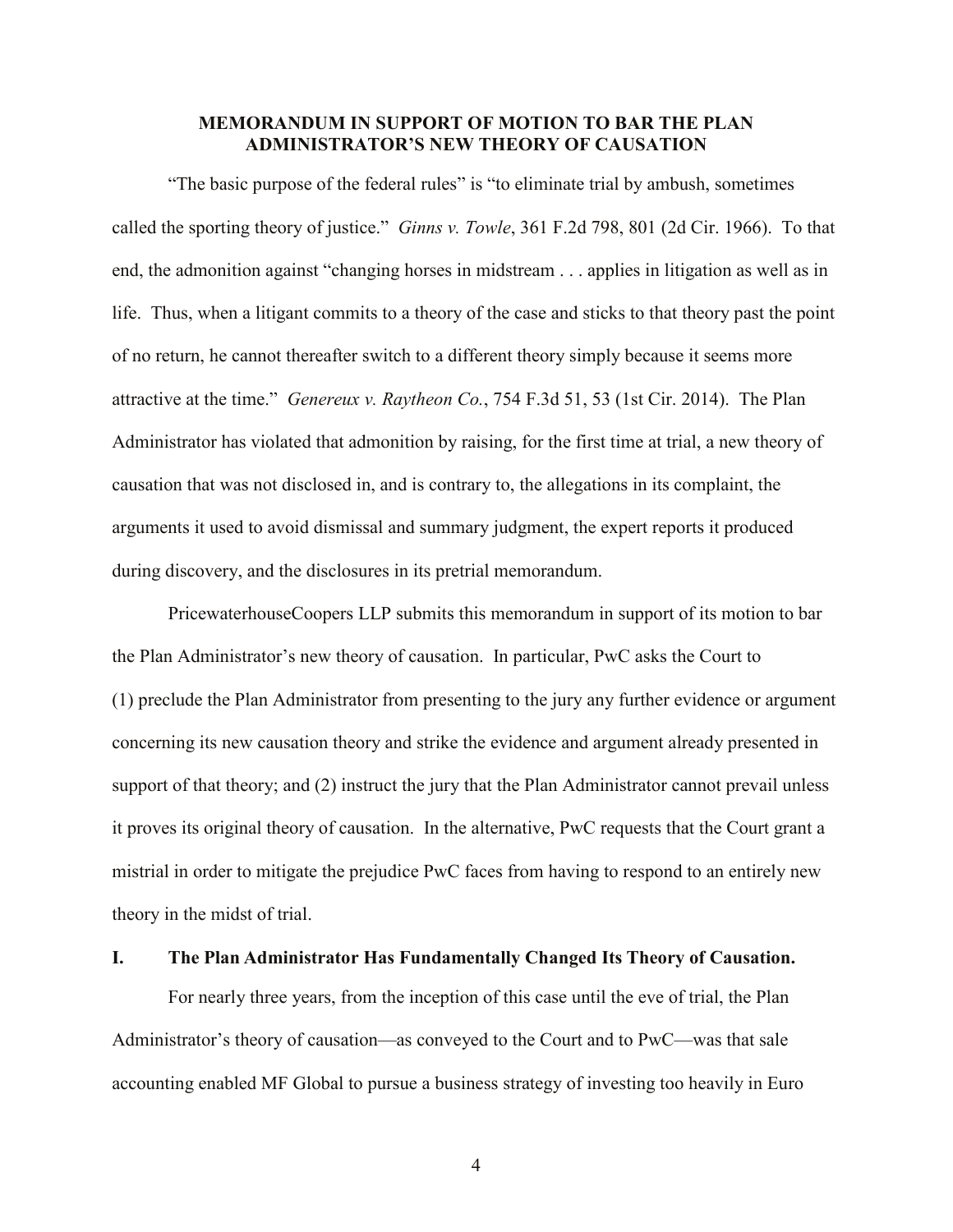RTMs, which, in turn, led to a liquidity crisis and then the collapse of the company in October 2011. The Plan Administrator's theory has been that sale accounting was the gateway to those Euro RTM transactions. Without sale accounting, the Plan Administrator has maintained, the company would not have embarked on its Euro RTM strategy. Under that theory, there was no question that the Euro RTM strategy was unreasonable and the cause of MF Global's collapse. The causation issues were whether PwC's approval of sale accounting was a but-for cause of the Euro RTM strategy and, if so, whether PwC's approval was a proximate cause of MF Global's liquidity crisis and collapse.

After the first four days of trial, however, it appears as if the Plan Administrator is abandoning that theory and dramatically changing course. The Plan Administrator now maintains that the Euro RTM strategy was a sound business decision that the company could and would have pursued regardless of PwC's accounting advice, and that MF Global's collapse was caused, not by a liquidity crisis resulting from the Euro RTM strategy, but by market "confusion," a "loss of trust," or a "crisis of confidence" in MF Global's financial statements that occurred in October 2011 and is somehow attributable to PwC's accounting approval.

### <span id="page-5-0"></span>**A. The Plan Administrator's Disclosed Causation Theory: Sale Accounting Encouraged MF Global To Invest Too Heavily in Euro RTMs, Which In Turn Caused a Liquidity Crisis and the Collapse of the Company.**

The Plan Administrator filed its pretrial memorandum on January 13, 2017. In a section titled "PWC'S NEGLIGENCE PROXIMATELY CAUSED MFG'S HARM," it stated: "The evidence at trial will show that, without sales accounting, MFG could not have amassed the huge Euro RTM portfolio that ultimately led to its demise." Pretrial Mem. at 8; *see also id.* at 5 (MF Global's "ability to pursue [the Euro RTM] strategy was dependent on PwC's approval of sales accounting treatment for those transactions"). The Plan Administrator represented that one of its designated causation experts, David Mordecai, would "testify that MFG . . . could not have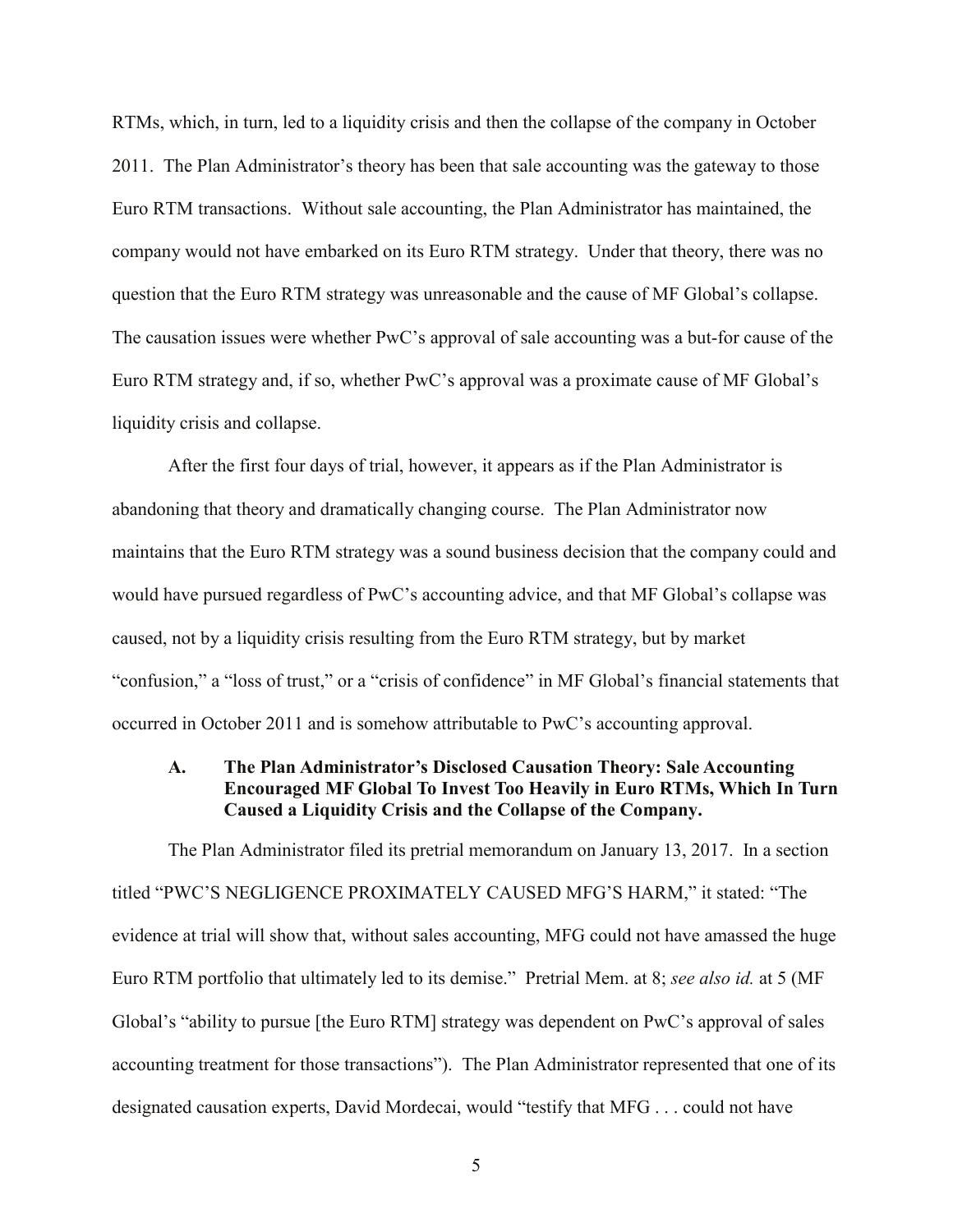amassed its more than \$6 billion off-balance sheet exposure [to Euro RTMs] without . . . sale accounting" and that "accumulation of [a] sizeable Euro RTM portfolio . . . sparked increases in margin calls and an evaporation of liquidity" that drove MF Global into bankruptcy. *Id.* at 9–10; *see also id.* at 9 ("The downside consequences of this highly-concentrated [Euro RTM] portfolio also were reasonably foreseeable to—and actually foreseen by—PwC around the time of its approval [of sale accounting].").

The causation theory disclosed in the Plan Administrator's pretrial memorandum was the same one it had consistently advanced throughout the three-year history of this litigation.

1. *The Plan Administrator's Complaint.*—The Plan Administrator filed its complaint on March 28, 2014. The complaint's preliminary statement alleged that "[b]ut for PwC's erroneous accounting advice, MF Global Holdings could not have—and would not have—invested heavily in European sovereign debt to generate immediate revenues and would not have suffered the massive damages that befell the Company in 2011." Compl. ¶ 3. It elaborated that "the accounting treatment for the Euro RTMs was critically important to MF Global Holdings" and "MF Global Holdings' decision to invest heavily in European sovereign debt through Euro RTM transactions was dependent on PwC's approval of accounting for the Euro RTM transactions as sales." *Id.*  $\llbracket 4$ . That investment strategy was dangerous, it alleged, because "the Company was in a weak financial condition and . . . huge positions in European sovereign debt posed significant additional risks to MF Global Holdings." *Id.*

The complaint reiterated that theory of causation in a section titled "PwC's Negligence Caused MF Global Holdings Massive Damages." *Id.* at 43. According to the complaint, "[i]n reliance on PwC's negligent advice as to how to account for, and its approval of the accounting for, the Euro RTMs, MF Global Holdings could and did amass a significant Euro RTM position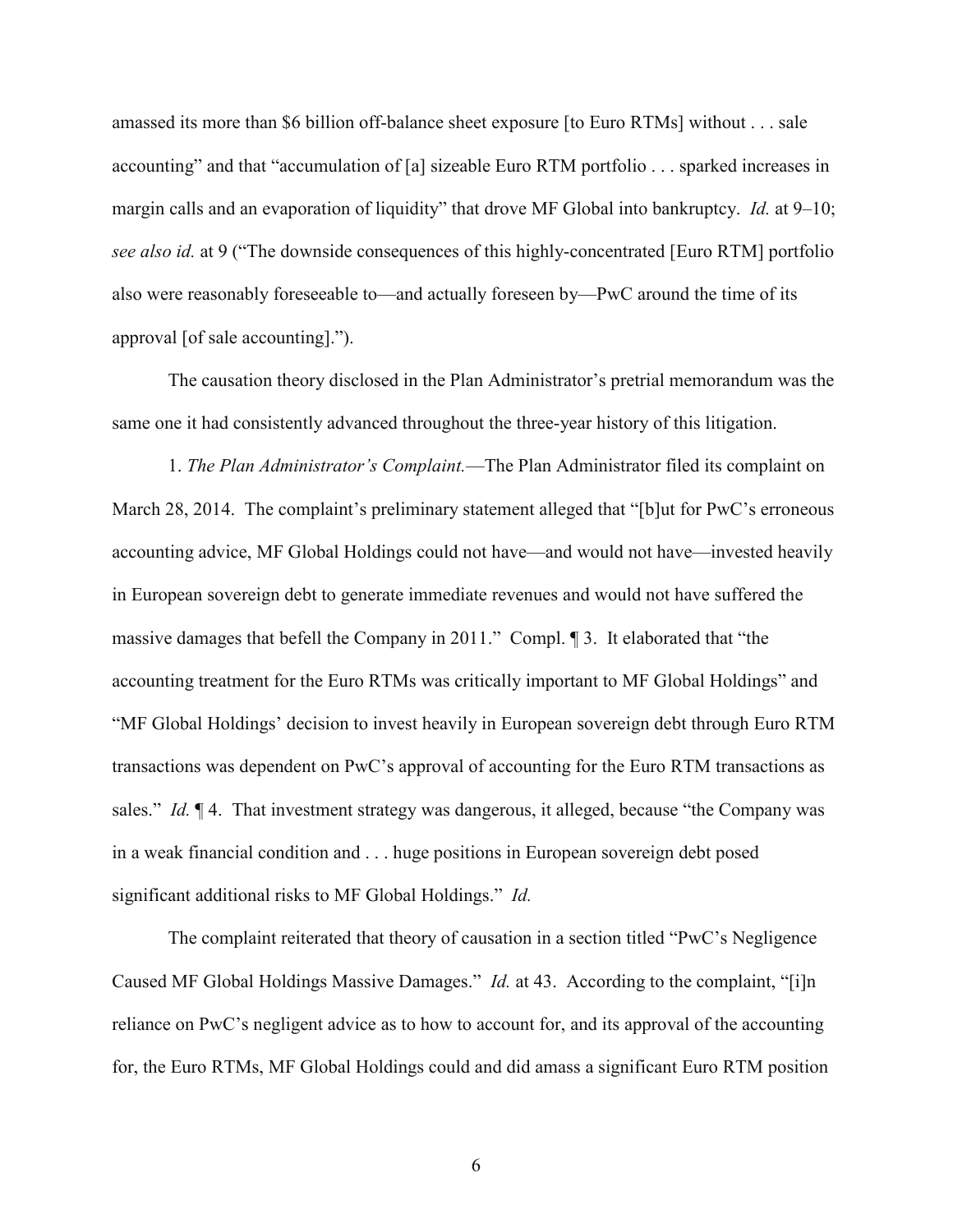that ultimately caused massive damages to the Company. PwC knew that MF Global Holdings' decision to invest heavily in Euro RTMs was dependent on PwC's advice concerning the accounting treatment for these transactions." *Id.* ¶ 137. "When the foreseeable liquidity crisis occurred as a result of the Company's large positions in Euro RTMs, the Company sustained massive damages." *Id.* ¶ 140; *see also id.* ¶¶ 35, 49, 51, 57, 83, 137 (alleging that MF Global's pursuit of the Euro RTM strategy was dependent on PwC's accounting approval); *id.* ¶¶ 138–144 (explaining how the Euro RTM strategy resulted in a liquidity crisis that ended in bankruptcy).[1](#page-7-0)

2. *The Plan Administrator's Opposition to PwC's Motion To Dismiss.*—PwC's motion to dismiss argued, among other things, that the complaint did not adequately plead causation, and that even accepting the allegations as true, "the Company's bankruptcy was caused, not by accounting advice, but by business decisions the Company made to engage in more than EUR 5.3 billion of RTM transactions." Mot. To Dismiss at 2. In opposing that motion, the Plan Administrator did not dispute that the Euro RTM transactions caused the company's collapse. Rather, its response was that "but for PwC's negligent advice and audits, [MF Global] would not and could not have invested heavily in European sovereign debt." Opp. to Mot. To Dismiss at 6; *see also, e.g.*, *id.* at 1 (MF Global's "decision to engage in the Euro RTM transactions was dependent on PwC's professional opinion concerning the accounting treatment"); *id.* (MF Global "relied on that erroneous accounting advice in implementing its investment strategy"); *id.* at 7 ("the buildup of [MF Global's] Euro RTM positions . . . could not have occurred without PwC's

<span id="page-7-0"></span> $\frac{1}{1}$ The complaint's factual allegations concerning causation—including that MF Global's "significant Euro RTM position . . . caused massive damages to the Company" and that MF Global's liquidity crisis in October 2011 was "a result of the Company's large positions in Euro RTMs," Compl. ¶¶ 137, 140—are "judicial admissions" by which the Plan Administrator is "bound throughout the course of the proceeding." *Official Comm. of Unsecured Creditors of Color Tile, Inc. v. Coopers & Lybrand, LLP*, 322 F.3d 147, 167 (2d Cir. 2003) (quoting *Bellefonte Re Ins. Co. v. Argonaut Ins. Co.*, 757 F.2d 523, 528 (2d Cir. 1985)).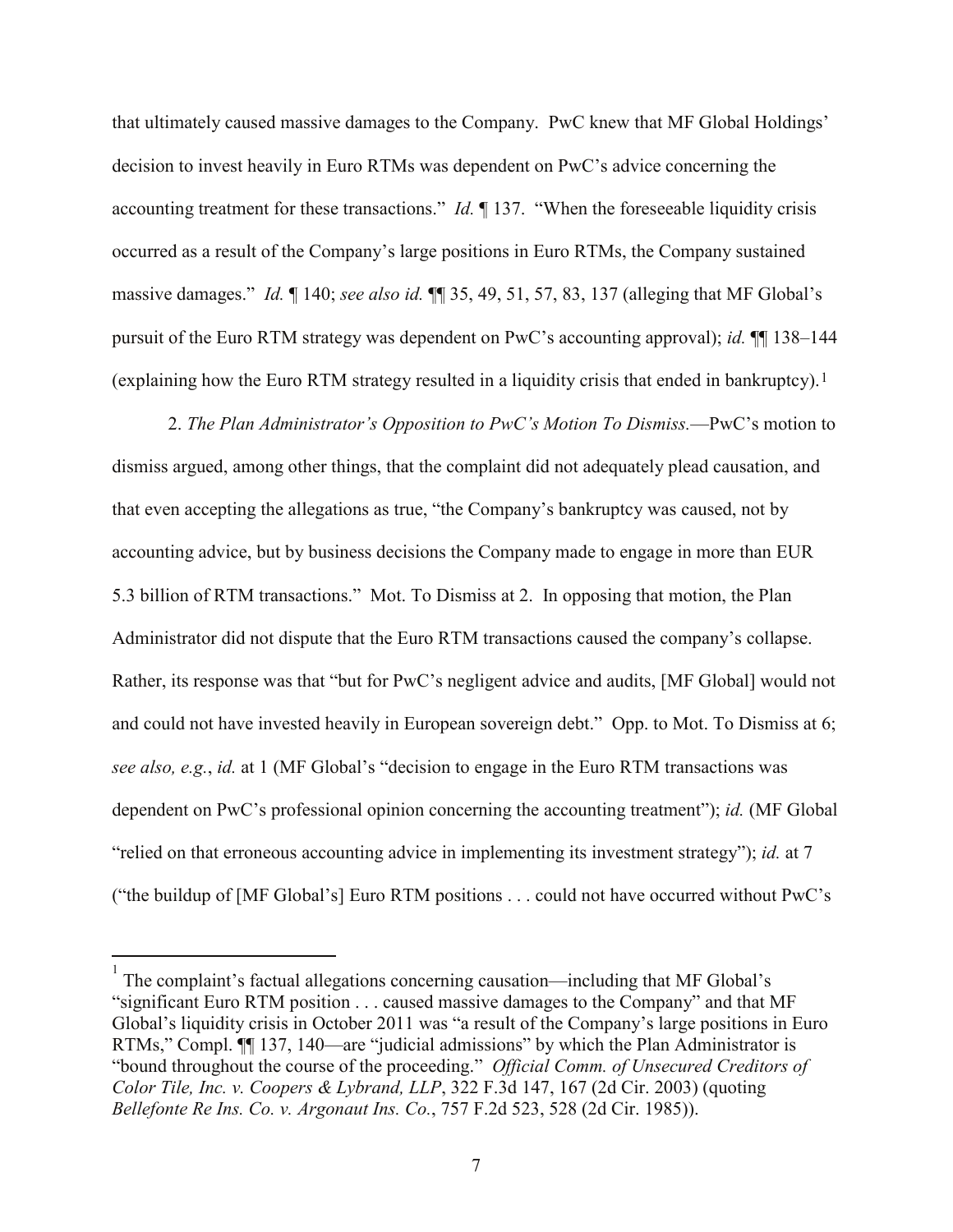advice and opinion that [MF Global] should utilize sale accounting"); *id.* at 8 ("Without PwC's advice concerning the Euro RTM accounting treatment, [MF Global] could not have built up a portfolio large enough, or been so seriously under-reserved, to result in this liquidity crisis"). It was "the Company's large position in Euro RTMs," the complaint alleged, that "foreseeabl[y]" caused a "liquidity crisis" resulting in "massive damages" to MF Global. *Id.*; *accord id.* at 9 ("It was reasonably foreseeable to PwC that the liquidity issues that were attendant to the huge buildup of the Euro RTM exposure, combined with [MF Global's] weak financial condition, would cause the Company's collapse and the resulting damages.").

In denying PwC's motion to dismiss, the Court expressly relied on the Plan Administrator's causation theory. The Court held that the Plan Administrator had adequately pleaded causation because it had alleged that PwC's accounting "advice impacted MF Global's implementation of the RTM strategy, which in turn contributed to the company's alleged losses." *See MF Glob. Holdings Ltd. v. PricewaterhouseCoopers LLP*, 43 F. Supp. 3d 309, 314 (S.D.N.Y. 2014). The Court held that given the Plan Administrator's allegations, it was "plausible to conclude that PwC's accounting advice was a substantial factor in how MF Global's investments through RTM transactions harmed MF Global." *Id.*

3. *The Plan Administrator's Expert Reports.*—In August 2015, the Plan Administrator produced several expert reports in support of its causation theory.

First, David Mordecai opined that, "[b]ut for sales accounting treatment, it is highly unlikely that MF Global could have accumulated such large and highly concentrated positions in Euro RTMs (and the associated risks)." Mordecai Rep. ¶ 11(c). He stated that PwC should have foreseen that "sales accounting could result in . . . an accumulation of a large portfolio of Euro RTMs," which in turn "could lead to a funding crisis that would jeopardize the existence of MF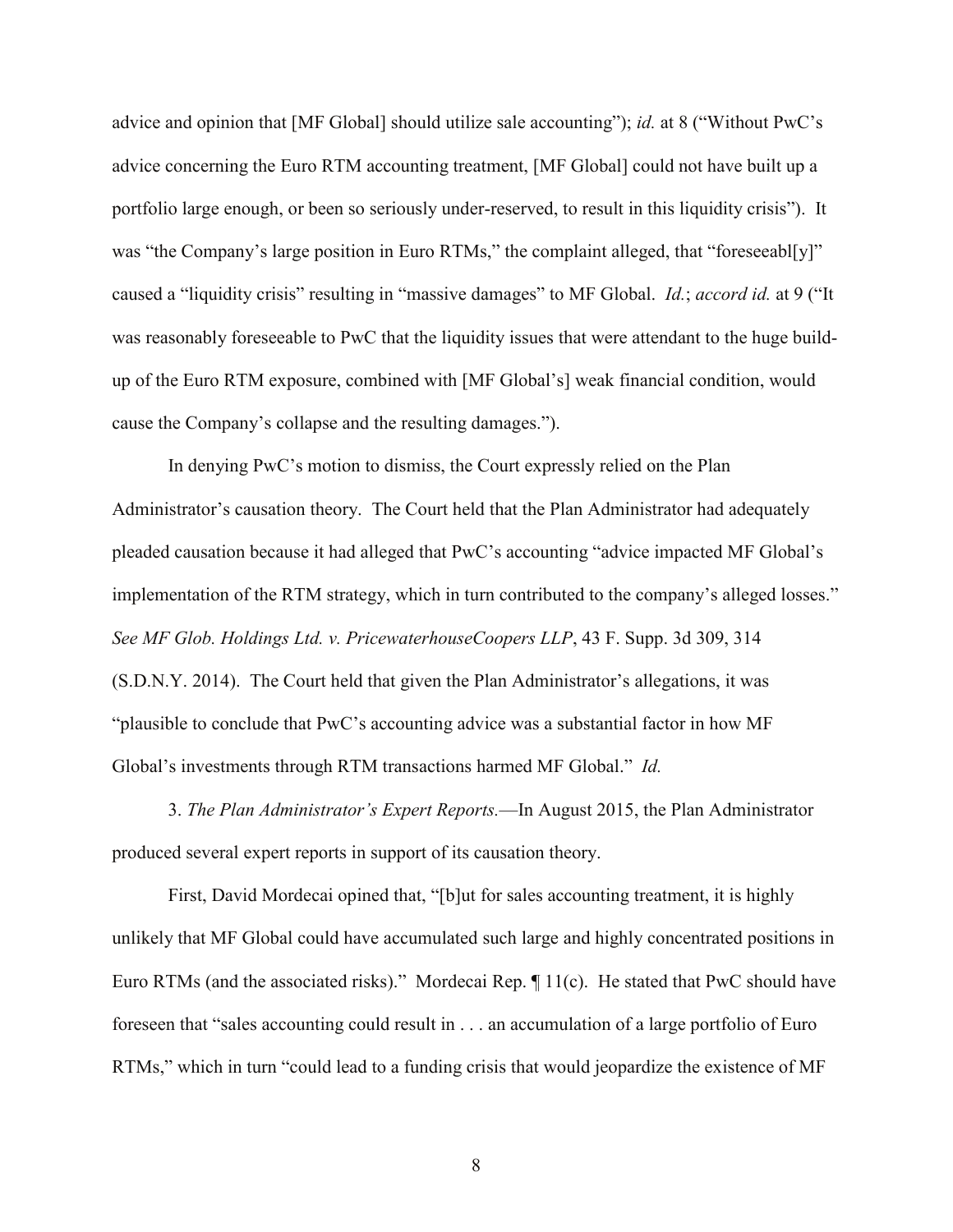Global." *Id.* ¶ 11(b); *see also id.* ¶ 11(c) ("Without the sales accounting treatment, the RTM strategy is unlikely to have launched.").

Second, Paul Michaud similarly opined that "MF Global could not have accumulated the same volume of Euro RTM transactions on its balance sheet as it accumulated off-balance sheet if not for the sales accounting treatment that PwC approved." Michaud Rep. ¶ 8; *see also id.* ¶¶ 113, 119.

Third, Guy Davis calculated MF Global's alleged damages on the assumption "that PwC's breach of the accounting standards caused the accumulation of billions in a [Euro RTM] portfolio." Davis Rep. ¶ 6. Davis's damages model was based on comparing MF Global's value following its collapse to the value it supposedly would have had in a hypothetical scenario that "remove[d] the impact of the \$6.3 billion Euro RTM portfolio accumulation (holding all other business and economic factors constant)." *Id.* ¶ 14.[2](#page-9-0)

4. *The Plan Administrator's Opposition To Summary Judgment.*—The Plan Administrator's opposition, filed in March 2016, continued to advance the same causation theory. In response to PwC's argument that there was no genuine dispute that MF Global's bankruptcy was caused by "the Company's business decisions to accumulate Euro RTMs," Sum. J. Mot. at 15, the Plan Administrator countered that MF Global "would not and could not have amassed the large, highly concentrated portfolio of Euro RTMs but for PwC's advice and approval of sale accounting," Sum. J. Opp. at 3; *see also, e.g.*, *id.* ("PwC was aware of the risks of MFG's Euro RTM strategy . . . . [S]ale accounting was a necessary precondition of [MF Global's] ability to amass a huge RTM portfolio, thereby taking on the unsustainable liquidity

<span id="page-9-0"></span> $\frac{1}{2}$ Copies of the Plan Administrator's expert reports were provided to the Court in conjunction with summary-judgment briefing. PwC stands ready to provide additional copies at the Court's request.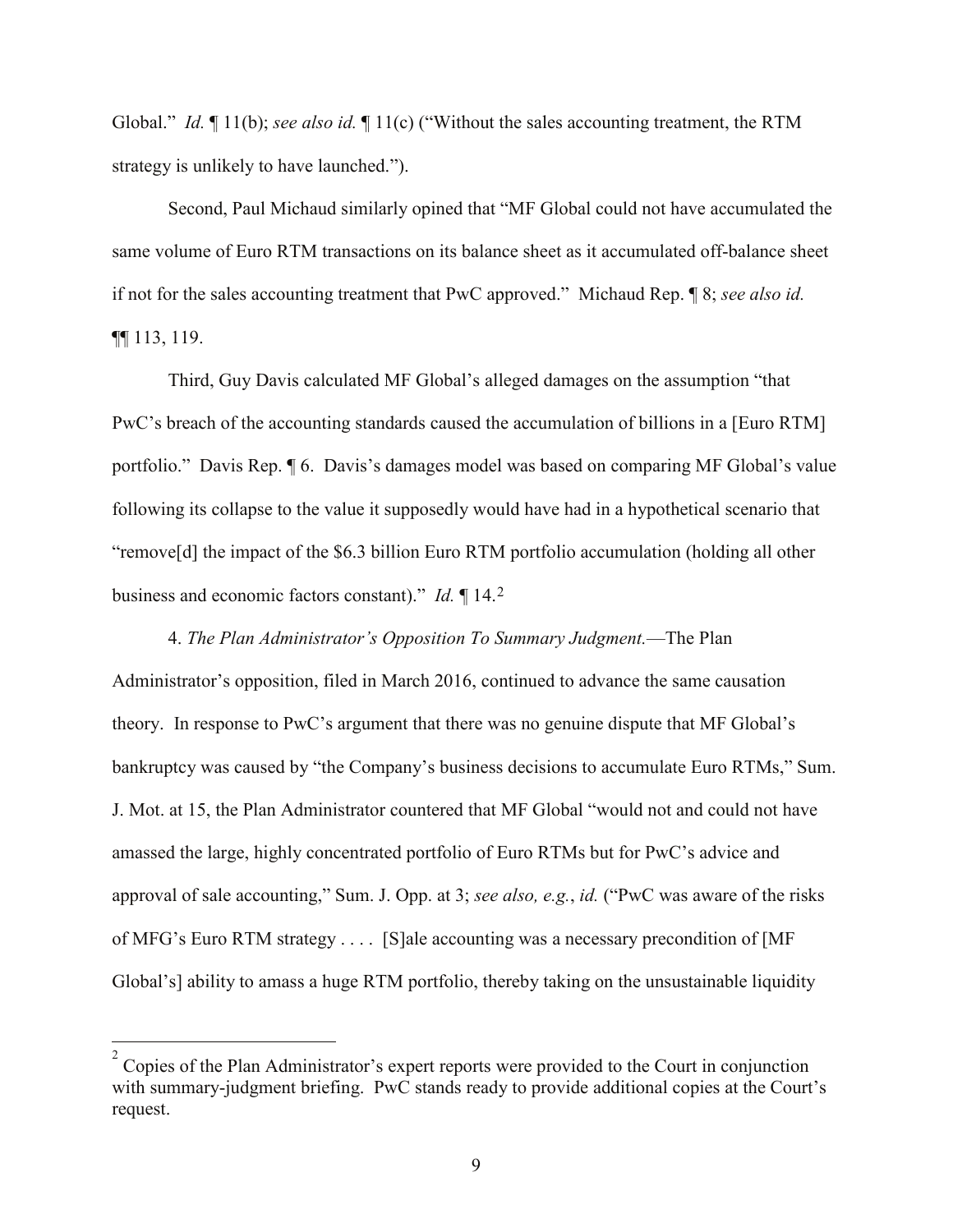and other risks associated with it."). The Plan Administrator's opposition added that there was no dispute that "the Euro RTMs were the root cause" of MF Global's collapse. *Id.* at 16 (quoting PwC's motion).

In denying summary judgment, the Court once again relied on the Plan Administrator's causation theory. It stated that "the Plan Administrator seeks to prove that the RTM Strategy was dependent on treatment of the RTM trades under sale accounting principles, and that PwC's approval of such a professional practice permitted MF Global to undertake the doomed strategy." *MF Glob. Holdings Ltd. v. PricewaterhouseCoopers LLP*, 199 F. Supp. 3d 818, 840 (S.D.N.Y. 2016). The Plan Administrator avoided summary judgment because the Court concluded there was a material factual dispute on the critical issue of whether that allegedly "doomed" strategy was "contingent on sale accounting treatment." *Id.* at 840, 842; *see also id.* at 826.

### <span id="page-10-0"></span>**B. The Plan Administrator's New Causation Theory: "Confusion," "Surprise," "Loss of Trust," "Crisis of Confidence."**

When the Plan Administrator delivered its opening statement to the jury on March 10, 2017, the disclosed causation theory—sale accounting caused an excessive Euro RTM buildup, which in turn caused the collapse—was conspicuously absent. Instead, counsel argued that when "PwC's [alleged] audit failures came to light in October of 2011, . . . the parties on whom MF Global relied lost confidence in the company's financial position, sparking a cash crisis that rapidly resulted in" bankruptcy. 3/7 Tr. at 16:1–6. Counsel framed PwC's duty to MF Global as "a duty to build . . . trust with those parties that MF Global needed in order to do business." *Id.* at 24:2–3; *see also id.* at 14:25–15:3 ("MF Global relied on PwC to create trust in its financial position"); *id.* at 20:16–21 (similar). Counsel stated that "when the company was forced to disclose the results of PwC's two audit failures," the "market was surprised," which led to a "crisis of confidence." *Id.* at 39:11–40:2. Because of the "confusion that PwC created," "the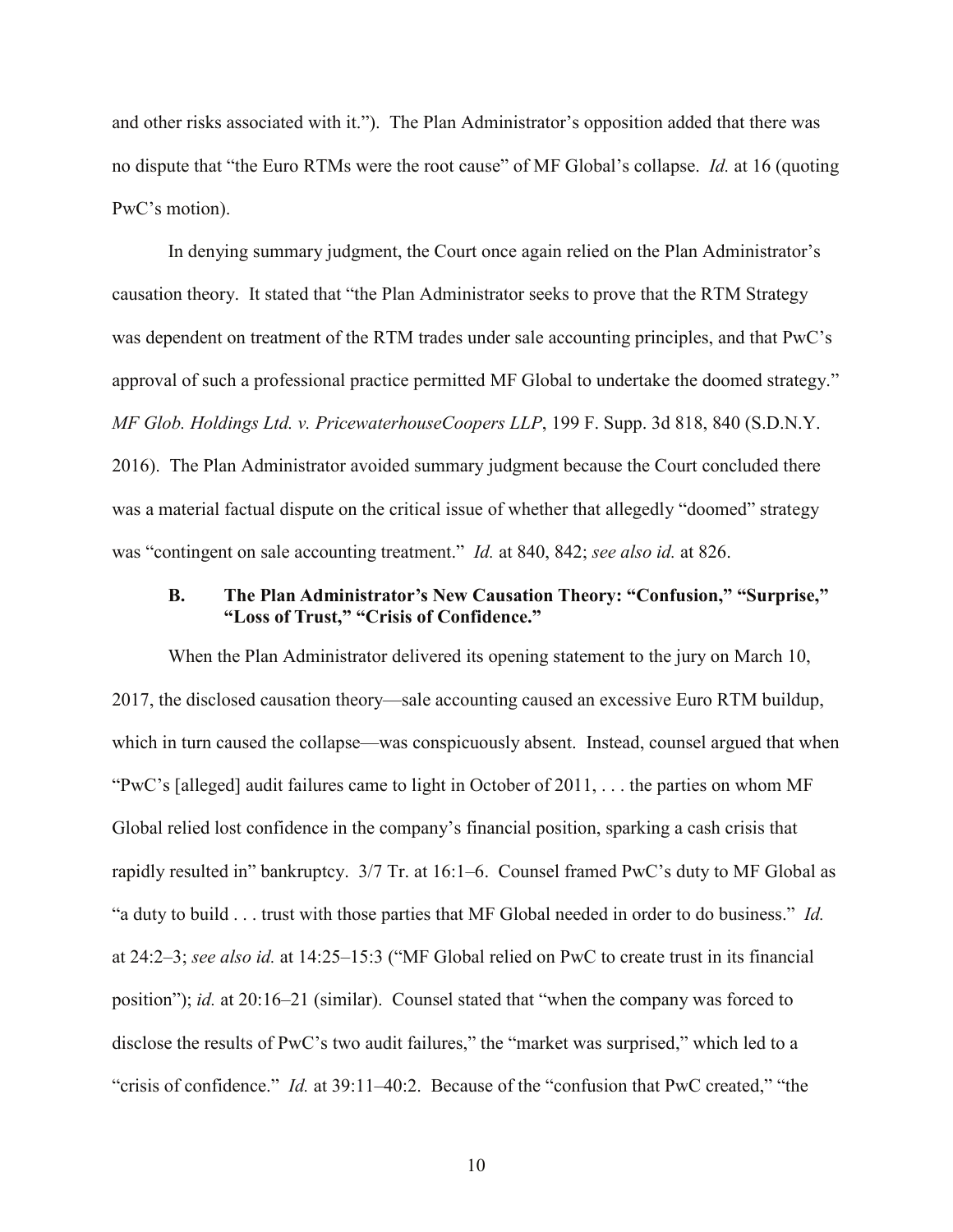investors lost confidence, the creditors lost confidence, the credit rating agencies lost confidence." *Id.* at 40:18–41:15. "And when they fled, the company collapsed." *Id.* at 41:20. There was no discussion in the Plan Administrator's opening statement of sale accounting leading to overinvestment in Euro RTMs or to that overinvestment causing a liquidity crisis that brought down the company. And there was no reference to any of the Plan Administrator's designated experts on causation and damages.

The testimony of the Plan Administrator's first fact witness, Jon Corzine, also suggests that the Plan Administrator has made an about-face on its theory of causation. The Plan Administrator's lawyers had met with Corzine five or six times (for 12 to 20 hours) in the weeks leading up to trial to prepare him for his testimony and made "pretty clear the kinds of themes that they were going to address" at trial, including "trust and confidence." 3/9 Tr. at 627:22– 628:1, 629:1–10, 630:10–21. At the last minute, Corzine was promoted from nineteenth to second on the Plan Administrator's witness list, and the Plan Administrator proceeded to elicit testimony from Corzine that was seemingly intended to support its new causation theory.

For example, Corzine testified on direct examination that in October 2011 the market not only "lost trust in [MF Global's] financial condition," but also "lost trust in our financial statements." 3/9 Tr. at 607:16–608:3. According to Corzine, MF Global's "counter-parties, including our clearing banks, did not trust that we were fully disclosed on all of the information they need[ed] to make a credit judgment; therefore, they didn't want to extend credit." *Id.* at 605:6–12. Corzine also testified that there was "confusion that existed with regard to people thinking we were losing money in the Euro sovereigns because of the reported loss, that there were questions about the balance sheet and the earnings statement of the firm," and that such "confusion led to the actions of many, many counterparties in the marketplace." *Id.* at 600:3–8,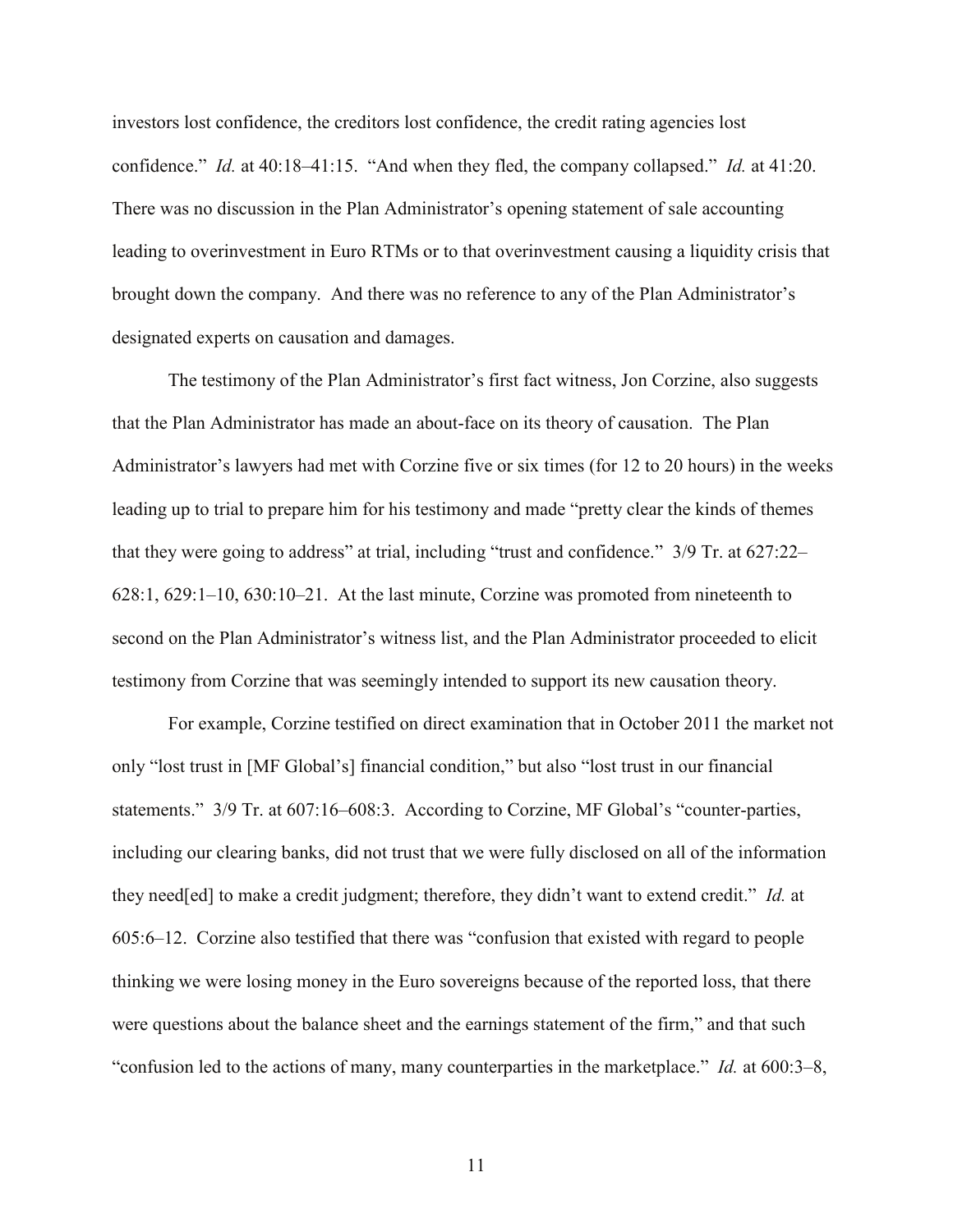608:13–22. He concluded his direct testimony by stating that "if the marketplace had understood that we did not lose this money with regard to the Euro sovereigns, we would have been in a much more secure position . . . . The confusion between the losses of the DTA and the positions that were held with regard to the Euro sovereign created a sense of distrust in the marketplace which picked up momentum" in the week before MF Global's bankruptcy. *Id.* at 610:3–9.

The Plan Administrator also elicited from Corzine testimony that undermined its former causation theory. For example, Corzine testified on direct examination that the Euro RTMs were an "attractive opportunity for MF Global to improve our earnings," that he "could [have done] the investments in European bonds on the balance sheets if [he had] needed to," and that the "accounting treatment" did not "drive" MF Global's decision to invest in the Euro RTMs. *Id.* at 542:18–543:3. He also testified that, contrary to the Plan Administrator's position that sale accounting was a prerequisite to MF Global's Euro RTM strategy, there would have been a number of "advantages" to executing the strategy without sale accounting. *See id.* at 543:4– 547:22. At summary judgment, the Plan Administrator had criticized PwC for relying on Corzine's similar deposition testimony that sale accounting "wasn't a driver" of the Euro RTM strategy and maintained that "contemporaneous evidence, including statements by Corzine himself are to the contrary." Sum. J. Opp. at 17. At trial, however, the Plan Administrator elicited that very testimony without challenging its veracity and without bringing up any allegedly "contrary" statements or evidence. There was no sign of the Plan Administrator's previous position that PwC was responsible for MF Global's decision to invest heavily in Euro RTMs, which in turn caused the company's collapse.

It is not entirely clear what the Plan Administrator now alleges caused MF Global's bankruptcy. It seems, however, that the Plan Administrator is no longer contending that MF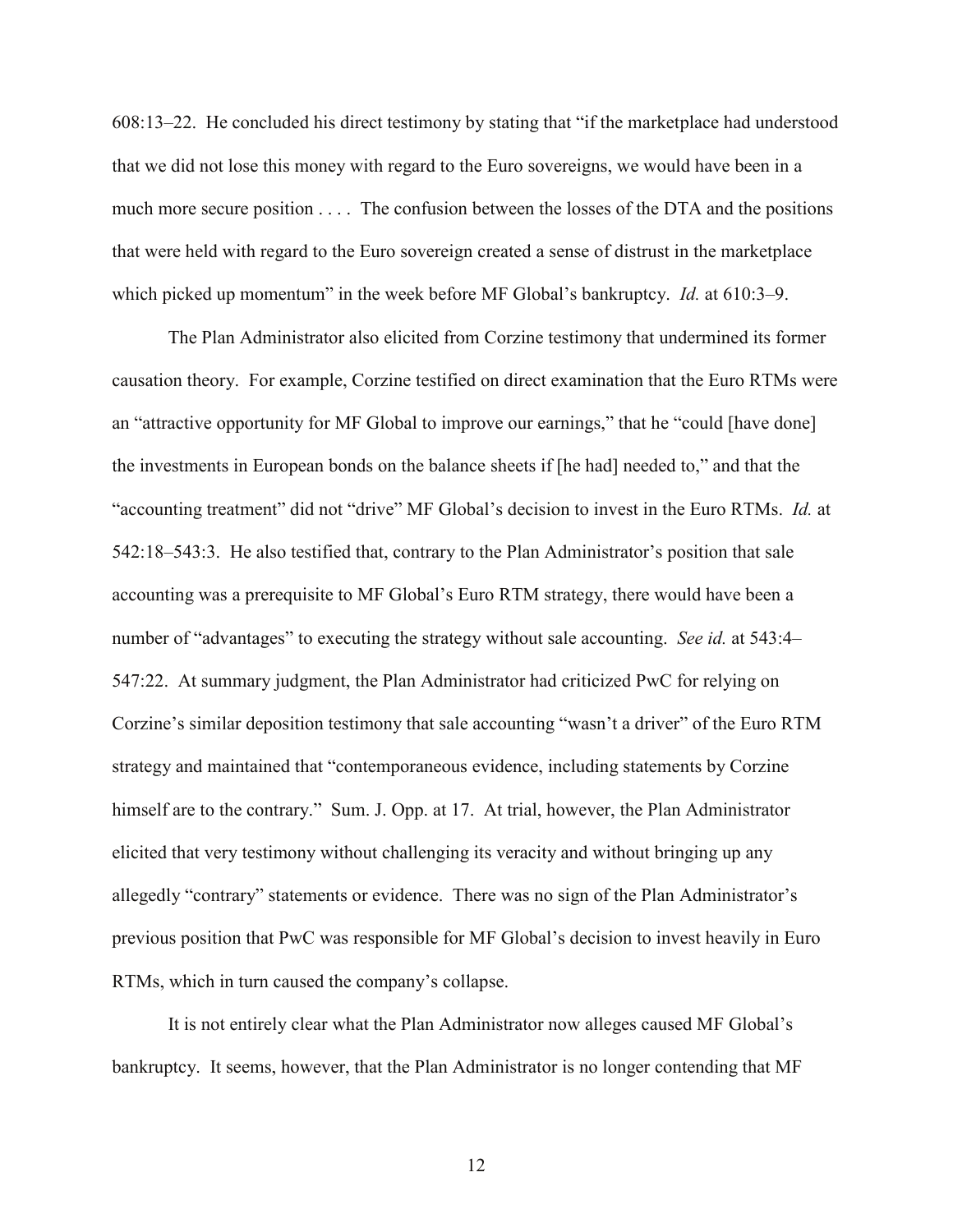Global's "huge Euro RTM portfolio . . . ultimately led to its demise." Pretrial Mem. at 8. Nor is it advancing the theory that allowed it to survive summary judgment, that "PwC's approval of [sale accounting] permitted MF Global to undertake the doomed [Euro RTM] strategy." *MF Glob. Holdings*, 199 F. Supp. 3d at 840. On the contrary, at a sidebar on the first day of trial, the Plan Administrator's counsel stated that the Plan Administrator's "whole theory of causation" is that "the company didn't collapse because the trades didn't pay, the company collapsed because people lost trust in the numbers and took their money out." 3/7 Tr. at 90:25–91:13. Counsel added that "[t]he [Euro RTM] trades weren't bad, every single trade paid not 90 percent, not 85 percent—100 percent." *Id.* at 91:8–9. And the Plan Administrator's counsel echoed that sentiment in recent comments to the media, stating: "Even though the bonds all paid off in full, the market conflated the [DTA] loss with the European bonds. . . . The combination of the writedown and the disclosure of the \$6.3bn caused the market and MF Global's counterparties to lose trust in MF Global's financial condition and financial statements, with devastating results." B. McLannahan, *PwC accuses Corzine over MF Global run*, FIN. TIMES (Mar. 10, 2017), https://goo.gl/OT5vrA.

#### <span id="page-13-0"></span>**II. The Court Should Bar The Plan Administrator's New Causation Theory.**

The Plan Administrator's unveiling of an entirely new, undisclosed causation theory for the first time at trial is precisely the kind of bait-and-switch the federal rules are designed to prevent. The Court should preclude the Plan Administrator from offering evidence or argument relevant to that new theory, strike the evidence and argument already presented in support of that theory, and instruct the jury that the Plan Administrator cannot prevail unless it proves causation under its original theory.

As an initial matter, the Plan Administrator's new causation theory violates the spirit, if not the letter, of the Court's *in limine* order. The need to avoid unfair surprise is precisely why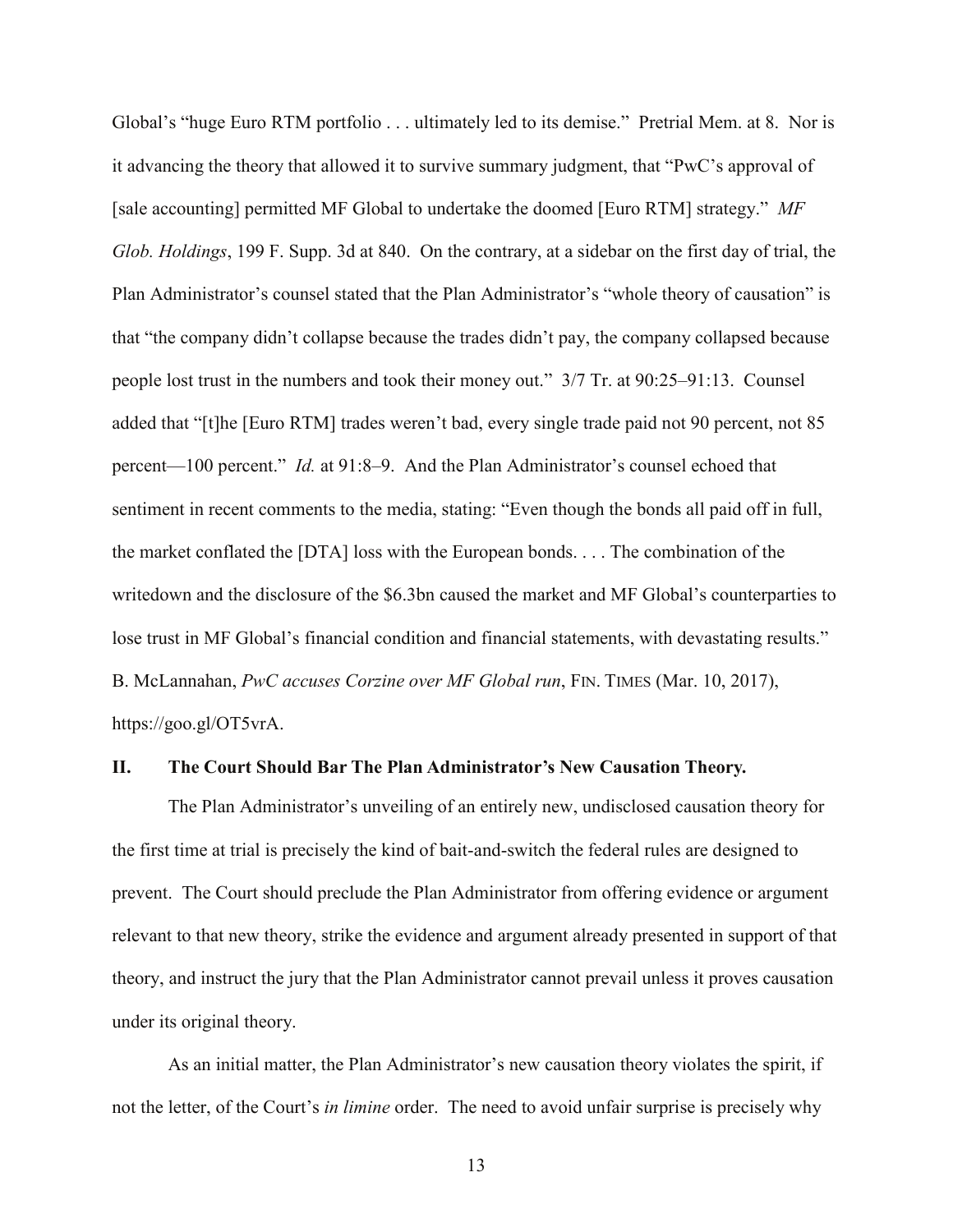PwC moved *in limine* to preclude the Plan Administrator from presenting new theories of liability for the first time at trial. The Court granted the motion. *See MF Glob. Holdings Ltd. v. PricewaterhouseCoopers LLP*, No. 14-cv-2197, 2017 WL 663565, at \*9 (S.D.N.Y. Feb. 3, 2017). It held that "[a]llowing a new claim at such a late stage of litigation" would "unduly prejudice PwC." *Id.* The Court also noted the Plan Administrator's representation in its *in limine* briefing "that it d[id] not intend to introduce any new theories of liability" at trial. *Id.* While the Plan Administrator may argue that PwC's motion *in limine* was directed to new theories of *negligence* rather than new theories of *causation*, the same rule against trial-byambush should apply regardless of the specific element on which the Plan Administrator's theory has shifted.

The Plan Administrator's tactics also contravene fundamental rules of civil procedure. MF Global's pretrial memorandum, submitted pursuant to this Court's standing order, outlined its former theory of causation and contained no preview of its new theory. The principle that a final pretrial order may be modified "only to prevent manifest injustice," Fed. R. Civ. P. 16(e), extends to required pretrial memoranda setting forth each party's theory of the case. For example, the Second Circuit affirmed a district court's decision not to instruct the jury on *res ipsa loquitur* when the plaintiff had not included a *res ipsa loquitur* theory in its pretrial memorandum. *See Potthast v. Metro-N. R. Co.*, 400 F.3d 143, 156 (2d Cir. 2005); *see also Napolitano v. Compania Sud Americana de Vapores*, 421 F.2d 382, 385–86 (2d Cir. 1970) (affirming district court's decision to preclude testimony of witnesses not named in defendant's pretrial memorandum). Moreover, a party may not amend its complaint during trial if doing so would prejudice the opposing party. *See* Fed. R. Civ. P. 15(b). Allowing a plaintiff to raise a new theory for the first time at trial would undermine "[t]he basic purpose of the federal rules,"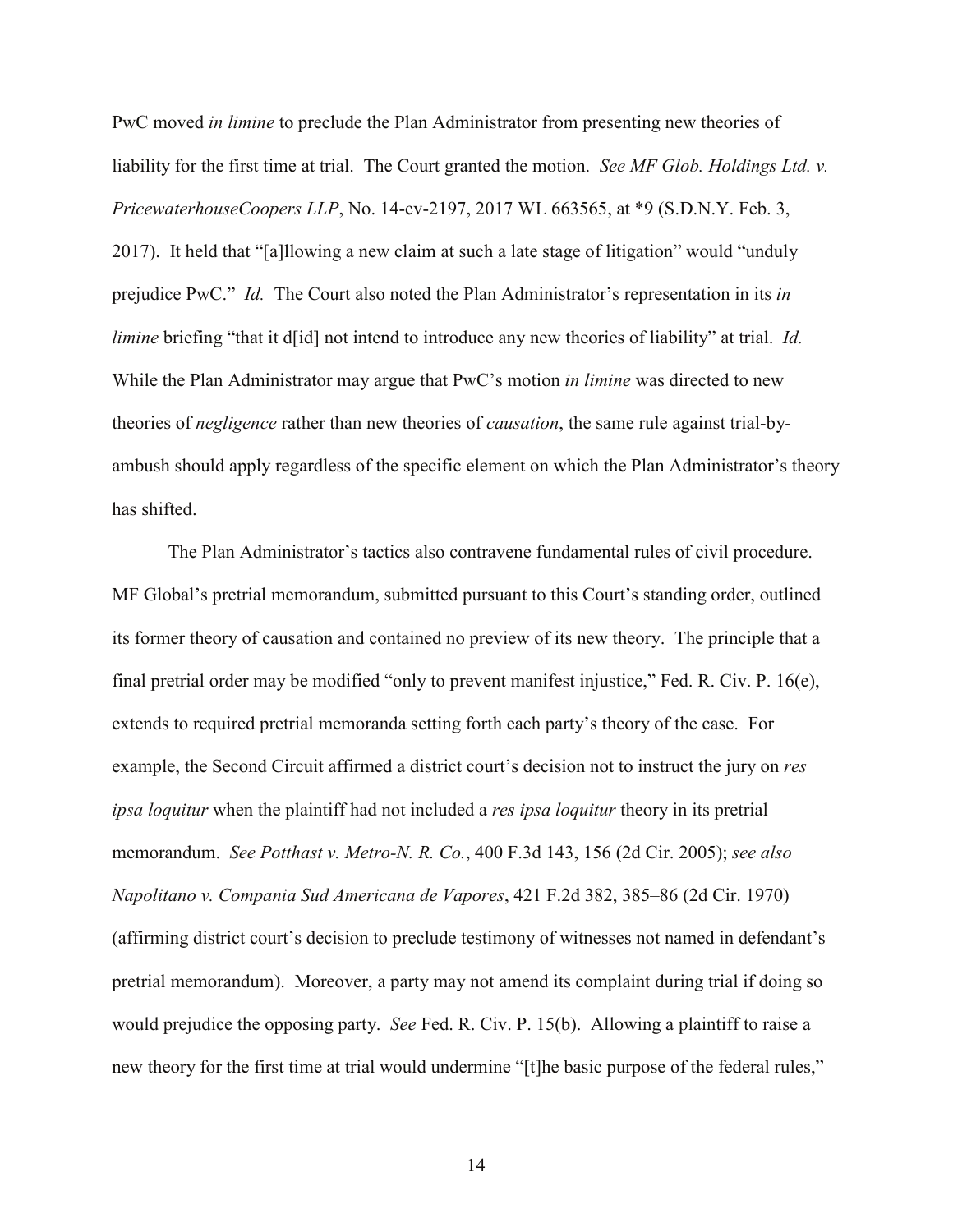which is "to eliminate trial by ambush." *Ginns*, 361 F.2d at 801; *see also Point Prods. A.G. v. Sony Music Entm't, Inc.*, No. 93-cv-4001, 2002 WL 31856951, at \*3 (S.D.N.Y. Dec. 19, 2002) ("With the enactment of the Federal Rules in 1938, the policy of full disclosure became fundamental to federal litigation. 'Trial by ambush' was no longer acceptable.").

Judicial estoppel likewise prevents the Plan Administrator from disavowing the theory of causation it used to persuade this Court to deny PwC's motions to dismiss and for summary judgment. The Plan Administrator's surprising, last-minute change in position is exactly the sort of gamesmanship that offends the "integrity of the judicial process" that the doctrine of judicial estoppel is meant to protect. *Adelphia Recovery Tr. v. Goldman, Sachs & Co.*, 748 F.3d 110, 116 (2d Cir. 2014) (quoting *New Hampshire v. Maine*, 532 U.S. 742, 749 (2001); *see Intellivision v. Microsoft Corp.*, 484 F. App'x 616, 620 (2d Cir. 2012) (a party is judicially estopped by positions it took to defeat a motion to dismiss); *Jasper v. Sony Music Entm't, Inc.*, 378 F. Supp. 2d 334, 343 (S.D.N.Y. 2005).

Courts regularly preclude parties from presenting new theories raised for the first time late in litigation. *See, e.g.*, *Aldridge v. Forest River Inc.*, 635 F.3d 870, 875–76 (7th Cir. 2011) (affirming grant of motion *in limine* and denial of motion to amend complaint where plaintiff sought to "add[] a new theory of liability to the case at the late stage of the proceedings," observing that the district court's rulings "prevented surprise to the defendants regarding the nature of the case that they had been defending throughout the litigation"); *Zurich Am. Ins. Co. v. ABM Indus., Inc.*, 397 F.3d 158, 172–73 (2d Cir. 2005) (affirming exclusion of evidence related to new theory of recovery unveiled when "discovery was closed and trial was approaching" and defendant would be "substantially prejudiced"); *Webb v. Robert Lewis Rosen Assocs., Ltd.*, 128 F. App'x 793, 797 (2d Cir. 2005) (affirming exclusion of evidence concerning conduct outside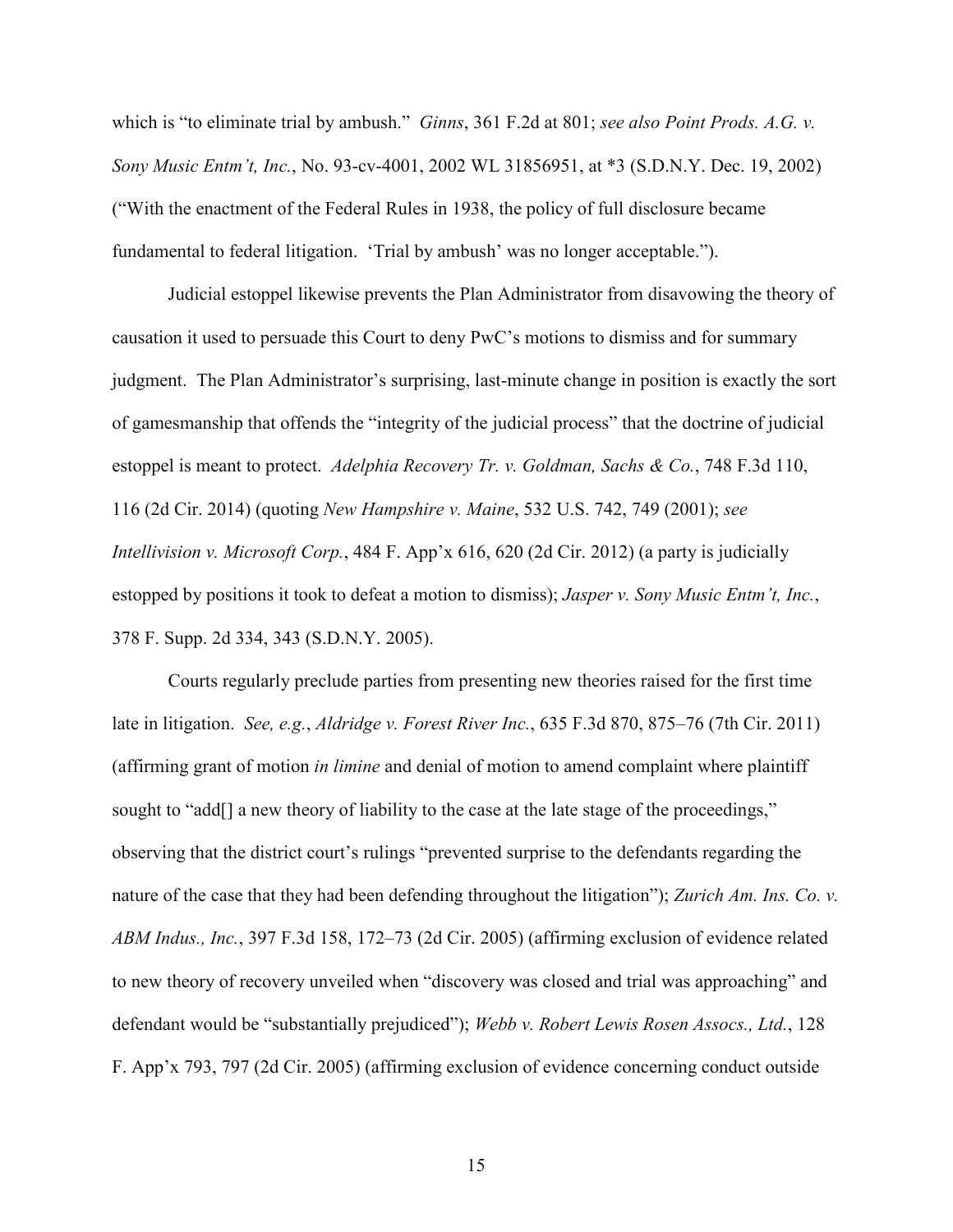the time frame that was relevant under plaintiff's original theory of the case); *Design Strategies, Inc. v. Davis*, 367 F. Supp. 2d 630, 633 (S.D.N.Y. 2005) (Marrero, J.) (precluding evidence of new damages theory disclosed shortly before trial), *aff'd*, 469 F.3d 284 (2d Cir. 2006); *see also Licciardi v. TIG Ins. Grp.*, 140 F.3d 357, 359–65 (1st Cir. 1998) (vacating decision on jury verdict "procured . . . by ambush tactics" where defense expert "changed course 180 degrees . . . on a key topic at the heart of plaintiff's case," "plaintiff's case was built on the sensible belief that [certain facts were] uncontested," and "[t]here was no prior disclosure of the coming volte face").

This Court's decision in *Design Strategies* is instructive. The plaintiff in that case advanced a lost-profits theory of damages on the eve of trial. 367 F. Supp. 2d at 633. In barring that theory, this Court held that "to the extent that [plaintiff] gave Defendants notice of its intention to seek lost profits in its Complaint, it arguably took that notice away by omitting such damages from its subsequent representations . . . and by failing to produce any discovery with respect to them." *Id.* at 633–34. The Court further held that the defendants would be prejudiced if the plaintiff were allowed to pursue the new theory "in that [they] would be required either to postpone a trial for which they are otherwise prepared . . . or proceed without having had the opportunity to conduct adequate discovery on this issue." *Id.* at 635. There is even more reason to bar the Plan Administrator's new causation theory. Unlike the new damages theory in *Design Strategies*, which was arguably disclosed in the complaint and withdrawn later, the Plan Administrator's new causation theory was never disclosed and contradicts the allegation in the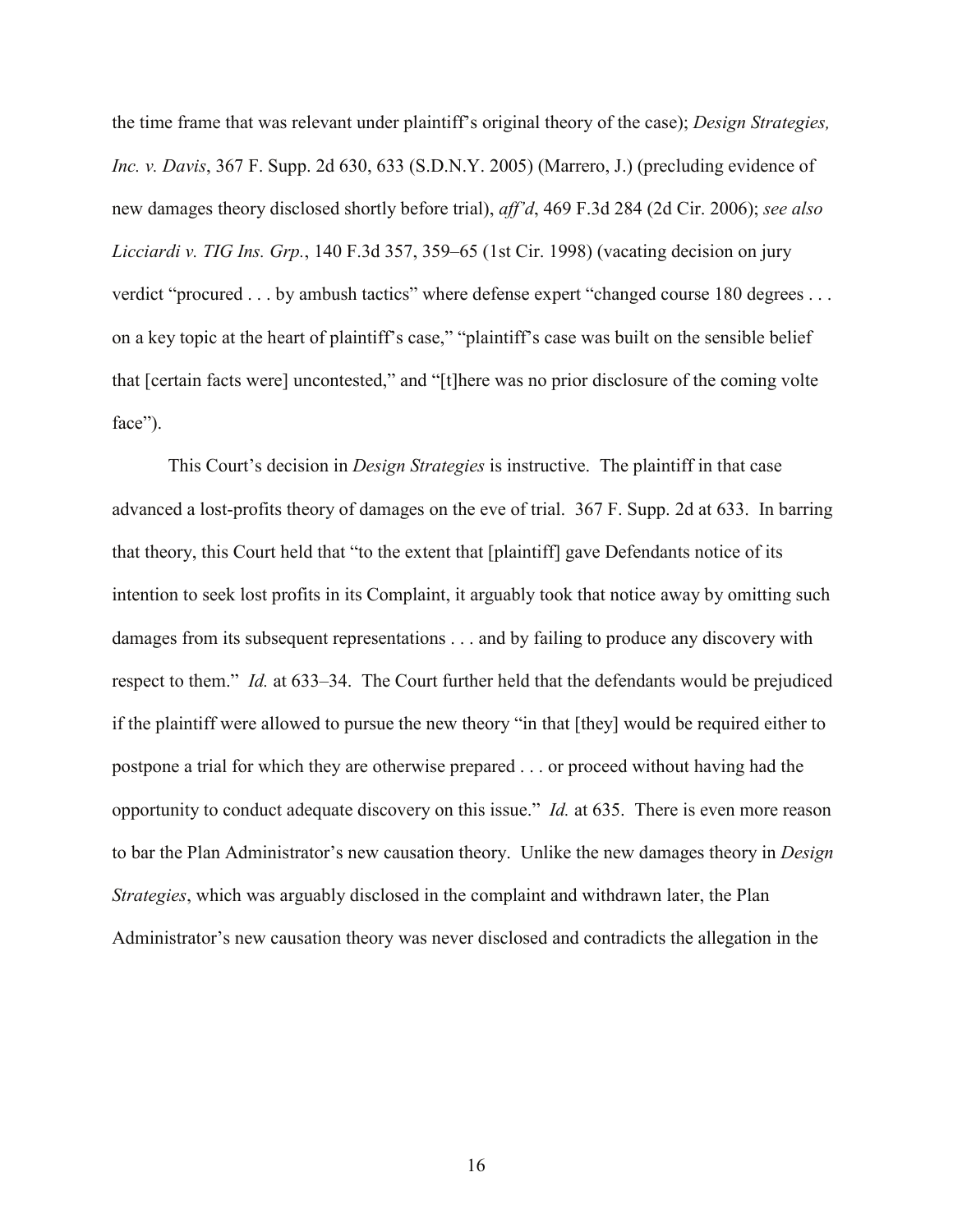complaint that MF Global's "significant Euro RTM position . . . ultimately caused massive damages to the Company." Compl. ¶ 137.[3](#page-17-0)

Other courts in this District have issued similar rulings. For example, in *Roberts v. Ground Handling, Inc.*, No. 04-cv-4955, 2007 WL 2753862 (S.D.N.Y. Sept. 20, 2007), the plaintiff asserted a new theory of the case three years after filing her complaint and three months before trial. *Id.* at \*3. The new theory "was not alleged in the Complaint, nor raised during discovery nor mentioned in any of plaintiff's motion papers, nor at any of the numerous court conferences held in this case." *Id.* The court excluded all evidence related to the new theory, holding:

> Because plaintiff did not allege this theory or produce any evidence of it during the past three years, defendant had no reason to conduct any discovery relating to [it]. Clearly, if we were to allow plaintiff to pursue this theory at trial, we would have to provide defendant with sufficient time to conduct the appropriate discovery. . . . To require defendant to incur additional costs and to change its strategy on the eve of trial because plaintiff has concocted a new theory three years into the litigation is simply not fair and would, in a real sense, unduly prejudice defendant.

### *Id.* at \*5.

Likewise, in *Point Products*, the court barred a new damages theory because the plaintiff "had eschewed [that] theory for almost three years." 2002 WL 31856951, at \*2. The court held that the plaintiff was guilty of undue delay because "[b]y the time [it] broached this new approach, discovery had been completed and trial was scheduled." *Id.* at \*4. It also noted that allowing a new theory so late in the proceedings would cause "significant" prejudice to the defendant, who would be entitled to, and very likely require, additional discovery, redeposition

<span id="page-17-0"></span> <sup>3</sup> Although the particular violation this Court identified in *Design Strategies* concerned the disclosure requirements of Civil Rule 26, the same principles govern violations of Rule 16 and other trial-by-ambush tactics, as the other cases cited herein demonstrate.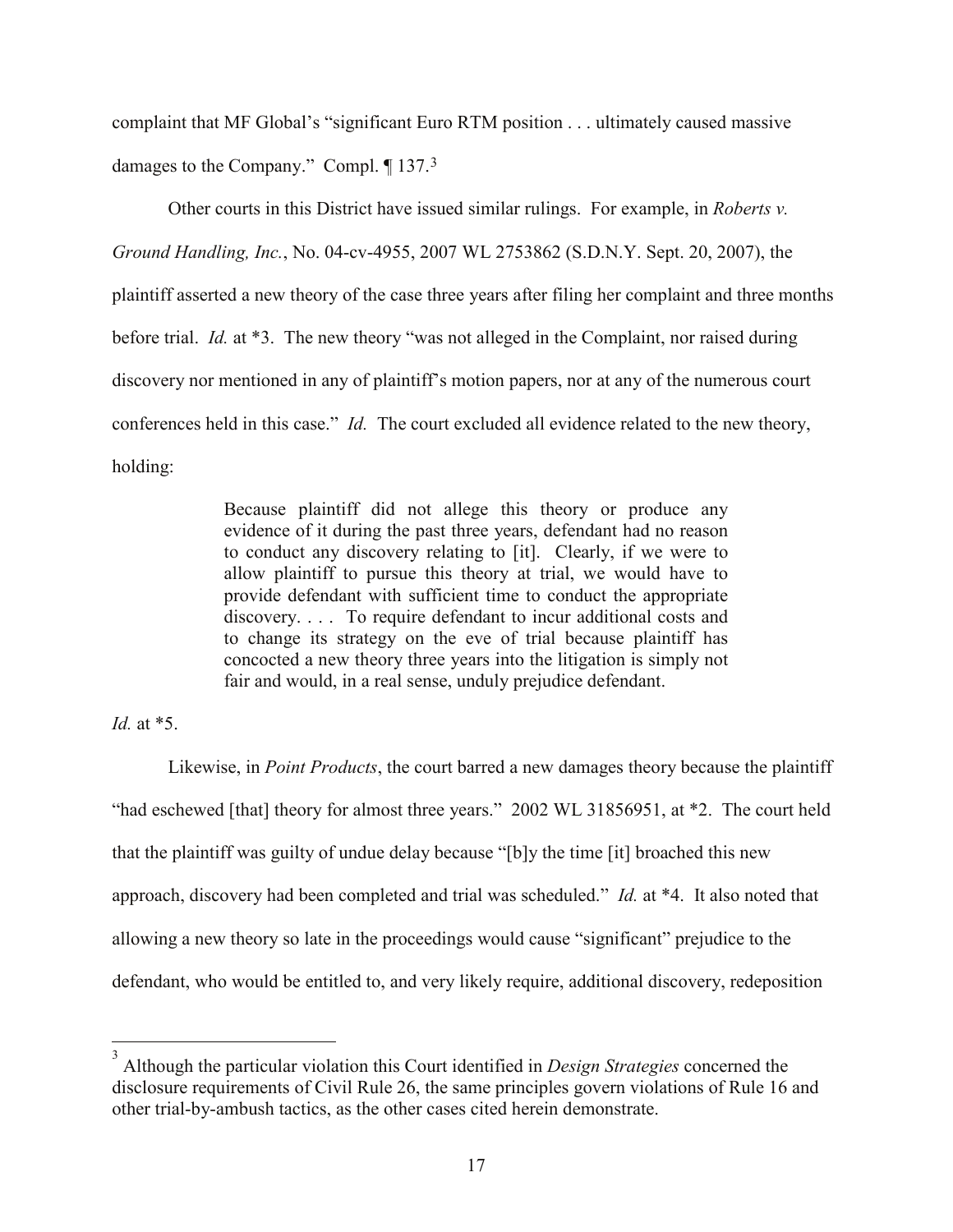of plaintiff's witnesses, supplemental expert reports, and additional briefing on the issue. *Id.*; *see also Am. Stock Exch., LLC v. Mopex, Inc.*, 215 F.R.D. 87, 94 (S.D.N.Y. 2002) (refusing to allow new theory of patent infringement five weeks after completion of fact discovery); *Katt v. City of N.Y.*, 151 F. Supp. 2d 313, 346–50 (S.D.N.Y. 2001) (refusing to consider statute-of-limitations defense that defendants failed to raise in any of their "extensive pretrial submissions, including two joint pretrial orders"); *ESPN, Inc. v. Office of Comm'r of Baseb*all, 76 F. Supp. 2d 416, 420 n.3 (S.D.N.Y. 1999) (refusing to consider alternate theory of damages raised six days before trial); *Commerce Funding Corp. v. Comprehensive Habilitation Services, Inc.*, No. 01-cv-3796, 2005 WL 1026515, at \*6 (S.D.N.Y. May 2, 2005) (refusing to allow defendant to raise "eleventh hour fraud defense" not raised in pretrial order or any prior submission).

The Plan Administrator will no doubt try to point to "snippets" of its prior filings "that, if taken in isolation, might sow the seeds of doubt" about whether its new theory is entirely new. *Genereux*, 754 F.3d at 58. "But context is important," and the record, "read as a whole, is transparently clear" that the Plan Administrator's new theory is a radical departure from its original theory of causation. *Id.*

PwC would be substantially prejudiced by having to develop a response to the Plan Administrator's new theory in the middle of trial. PwC relied on the Plan Administrator's representations concerning its theory of causation when it developed and executed its discovery and expert-witness strategy. It did not take discovery, identify witnesses, or retain experts to disprove a claim that market participants were "confused" or experienced a "loss of trust" in MF Global's financial statements in October 2011. It did not explore those subjects in depositions, including depositions that may be the only way of presenting testimony from witnesses who reside outside of trial-subpoena range or are otherwise unavailable. Nor did PwC take steps to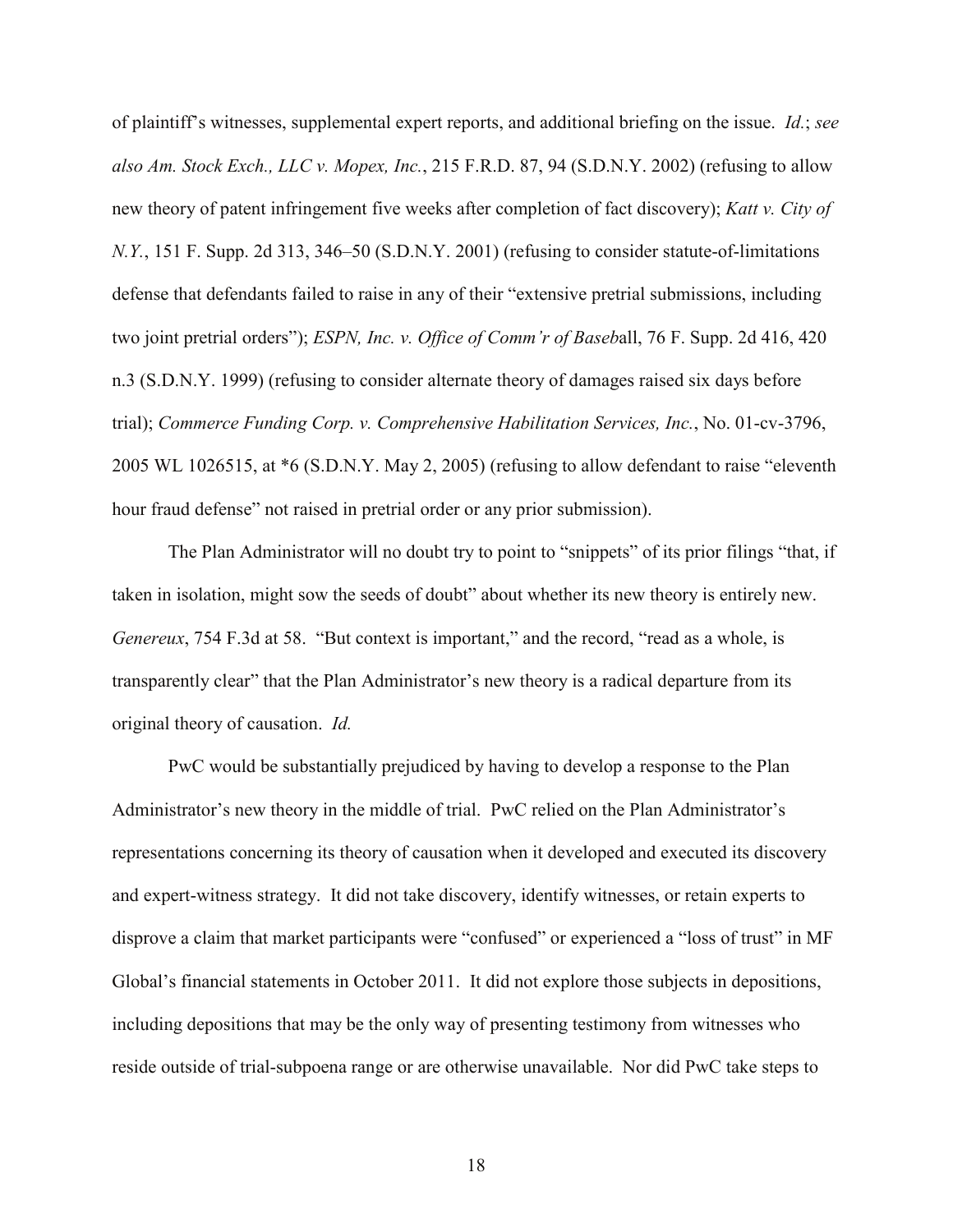prove what role the Euro RTM strategy played in MF Global's collapse, as the Plan Administrator had made it a basic premise of its causation theory that the Euro RTMs caused the collapse. Instead, PwC prepared for three years to defend against the specious claim that its accounting approval caused MF Global to invest too heavily in Euro RTMs and that it was the proximate cause of the resulting damages to MF Global. PwC also filed and briefed motions to dismiss and for summary judgment directed to the Plan Administrator's disclosed theory of causation.

The prejudice to PwC from having conducted years of discovery and litigation tailored to the Plan Administrator's original theory can be addressed, if at all, only through significant remedial actions by the Court. While the Plan Administrator's new theory still sounds in professional malpractice, the proof required to answer that new theory is vastly different from what was called for under the prior theory. For example, under the original theory, PwC could prevail by showing that its accounting approval did not cause MF Global to invest in Euro RTMs—a fact the Plan Administrator now appears to concede. By contrast, answering the Plan Administrator's new theory would require evidence that PwC's accounting approval did not cause market participants to become "confused" or lose "confidence" in MF Global's financial statements. But because that theory was never disclosed, PwC had no reason to conduct discovery—fact or expert—in furtherance of such a defense. The Plan Administrator has no excuse for disrupting the trial and ambushing PwC in this fashion.

The Court has broad discretion in fashioning a remedy for the Plan Administrator's unfair tactics. *See generally Clark v. Penn. R. Co.*, 328 F.2d 591, 594–95 (2d Cir. 1964) (holding that where a party engages in unfair, trial-by-ambush tactics and "springs a surprise witness on his adversary in defiance of the terms of a pre-trial order or statement," the court has wide discretion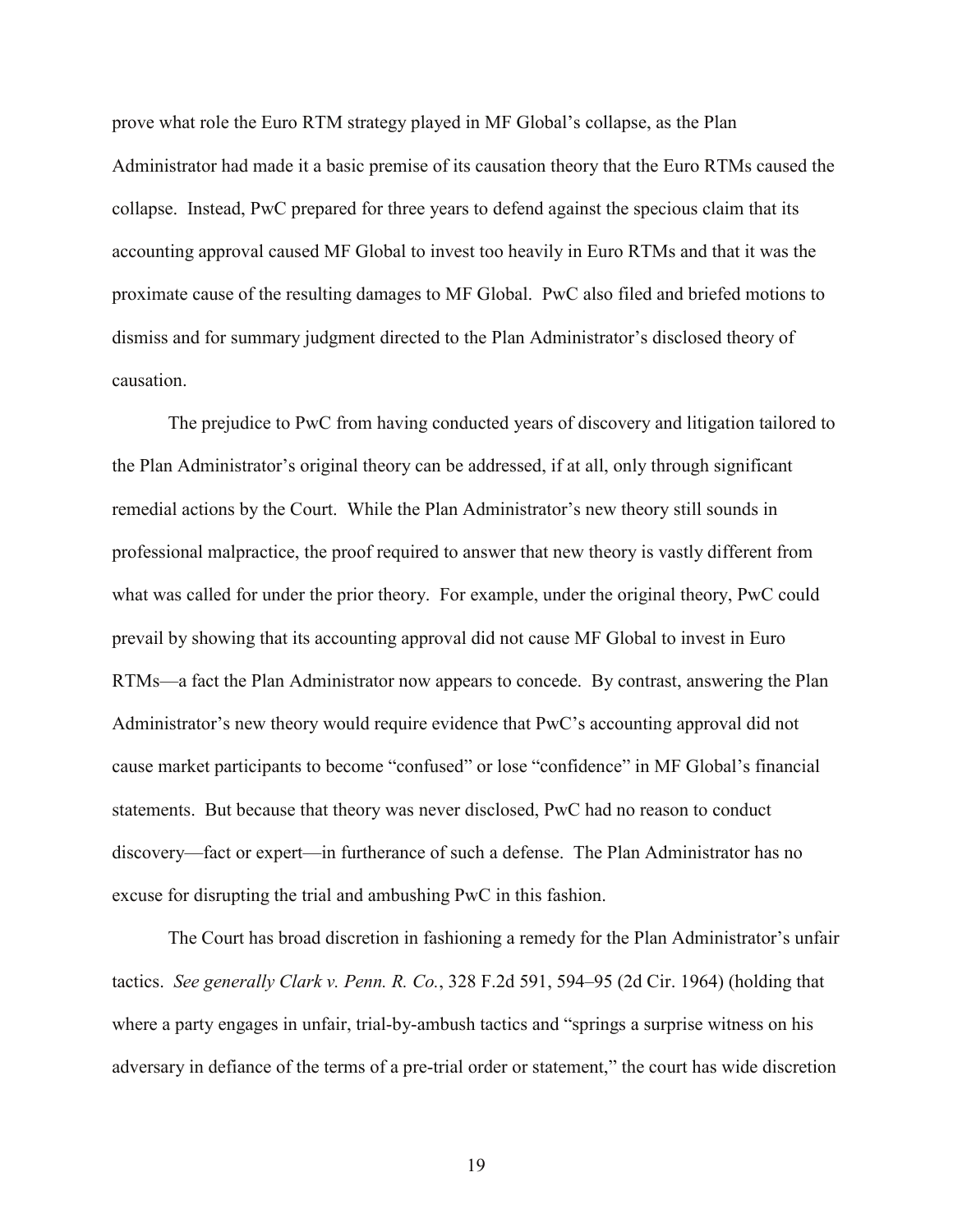to decide "what is to be done . . . upon the facts and circumstances of that case," including the power to exclude the testimony or declare a mistrial); *see also* Fed. R. Civ. P. 16(f) (authorizing courts to "issue any just orders," including the full range of discovery sanctions listed in Rule 37(b), as sanction for violation of pretrial order).

In these circumstances, an appropriate remedial order must have at least two components. First, the Plan Administrator must be barred from presenting any further evidence or argument on its new theory of causation, and the Court must strike all of the testimony and argument that has already been offered pertaining to that new theory, including any references to a "loss of trust" or "crisis of confidence" in MF Global's financial statements that allegedly occurred in October 2011. Any such evidence is irrelevant and unfairly prejudicial in light of the Plan Administrator's claims as it has described them to the Court and to PwC for the last three years. *See, e.g.*, *Zurich Am. Ins.*, 397 F.3d at 172–73; *Design Strategies*, 367 F. Supp. 2d at 633. Second, the Court must provide an immediate curative instruction informing the jury that the Plan Administrator cannot prevail on its claim unless it proves that but for PwC's approval of sale accounting, MF Global would not have pursued the Euro RTM strategy, and that PwC's approval was the actual and proximate cause of MF Global's collapse. That point should be reiterated after the close of evidence, when the Court gives the jury its final instructions on causation.[4](#page-20-0)

<span id="page-20-0"></span> <sup>4</sup> PwC proposes that the Court give the following curative instruction at the earliest opportunity: In the opening statement of the Plan Administrator and the testimony of Mr. Corzine, you have heard several references to market participants allegedly having lost trust or confidence in MF Global's financial statements in October 2010. To be clear, the Plan Administrator's claim in this case is not that Pricewaterhouse's actions caused the market to lose trust in MF Global's financial statements. The Plan Administrator's claim is that when Pricewaterhouse approved of MF Global's decision to use a particular type of accounting for repurchase-to-maturity transactions, that approval caused MF Global to invest too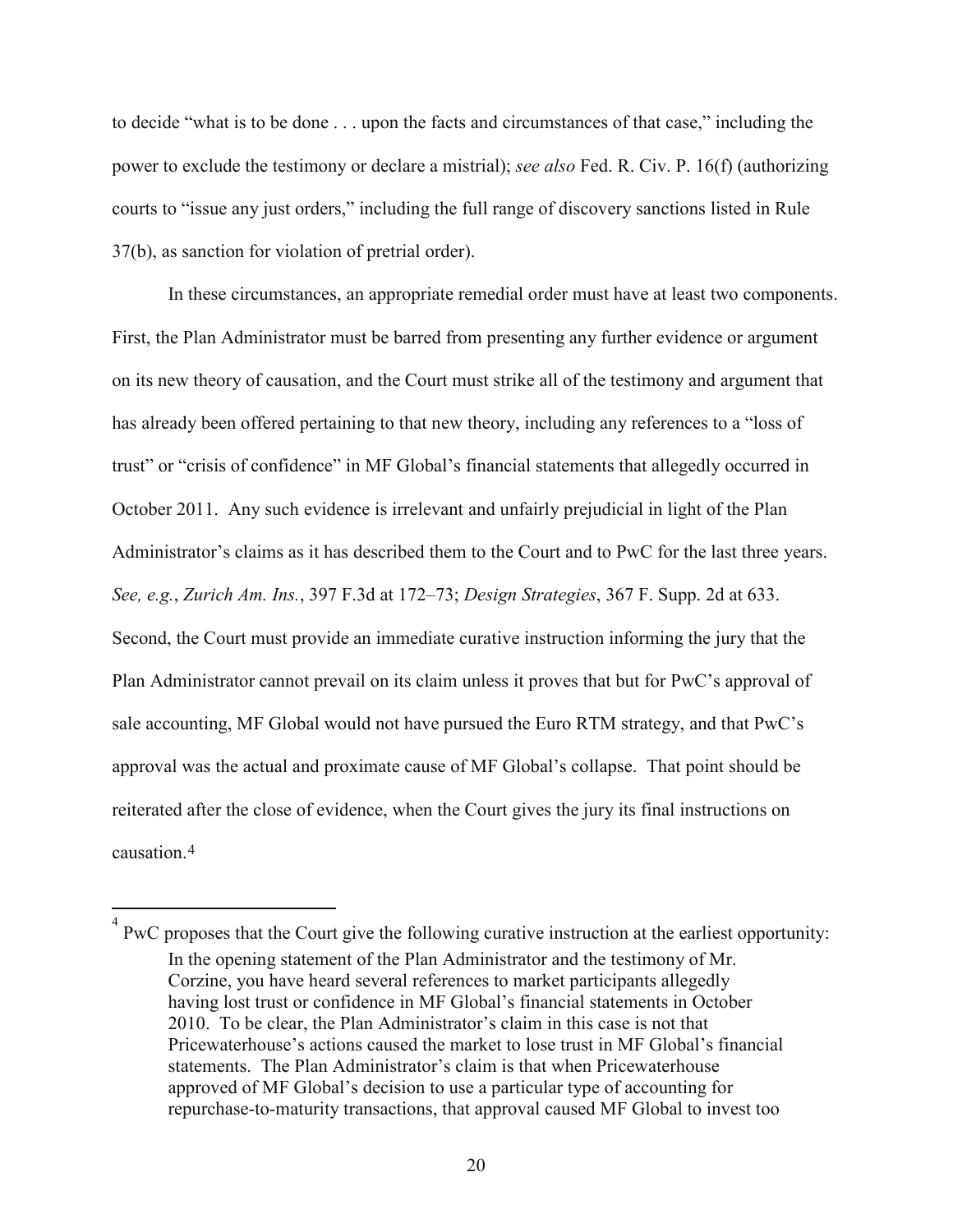In the alternative, if the Court does not grant PwC all of the relief requested in the preceding paragraph, the Court should declare a mistrial. *See Clark*, 328 F.2d at 594–95 (recognizing that a mistrial can be an appropriate remedy for abusive trial tactics that result in unfair surprise). PwC's right to a fair trial has already been compromised. Without a comprehensive order to address the severe prejudice to PwC stemming from the Plan Administrator's shift in its theories of causation, a mistrial will be necessary. *Cf. Matei v. Cessna Aircraft Co.*, 35 F.3d 1142, 1147 (7th Cir. 1994) (affirming grant of mistrial where plaintiff presented undisclosed expert testimony in order to afford defendant the "opportunity it needed to rebut the experts' testimony" and "avoid[] any possible prejudice").<sup>[5](#page-21-1)</sup>

#### **CONCLUSION**

<span id="page-21-0"></span>PwC respectfully requests that the Court preclude the Plan Administrator from presenting any further evidence or argument concerning its new causation theory, strike the evidence and argument already presented in support of that theory, and instruct the jury that the Plan Administrator cannot prevail unless it proves its original, disclosed causation theory.

 $\overline{a}$ 

heavily in transactions involving European sovereign bonds, and that MF Global's investment in those European bonds ultimately caused the company to collapse. That is the chain of causation that the Plan Administrator must prove in order to prevail in this case.

<span id="page-21-1"></span> $<sup>5</sup>$  If the Court does not grant the relief PwC requests in this motion, PwC reserves the right to</sup> seek alternative forms of relief to mitigate the prejudice it will face from having to respond to the Plan Administrator's new theory at trial. Such relief could include, but would not be limited to, (1) leave to present undisclosed witnesses or have designated experts testify beyond the scope of their reports, (2) additional discovery and a continuance, (3) leave to offer the Plan Administrator's complaint and expert reports into evidence, and (4) reconsideration of the Court's order barring the use of pleadings from prior litigation that directly contradict the Plan Administrator's new causation theory. None of those measures, however, would be sufficient to address the prejudice and fundamental unfairness to PwC resulting from the Plan Administrator's abusive tactics.